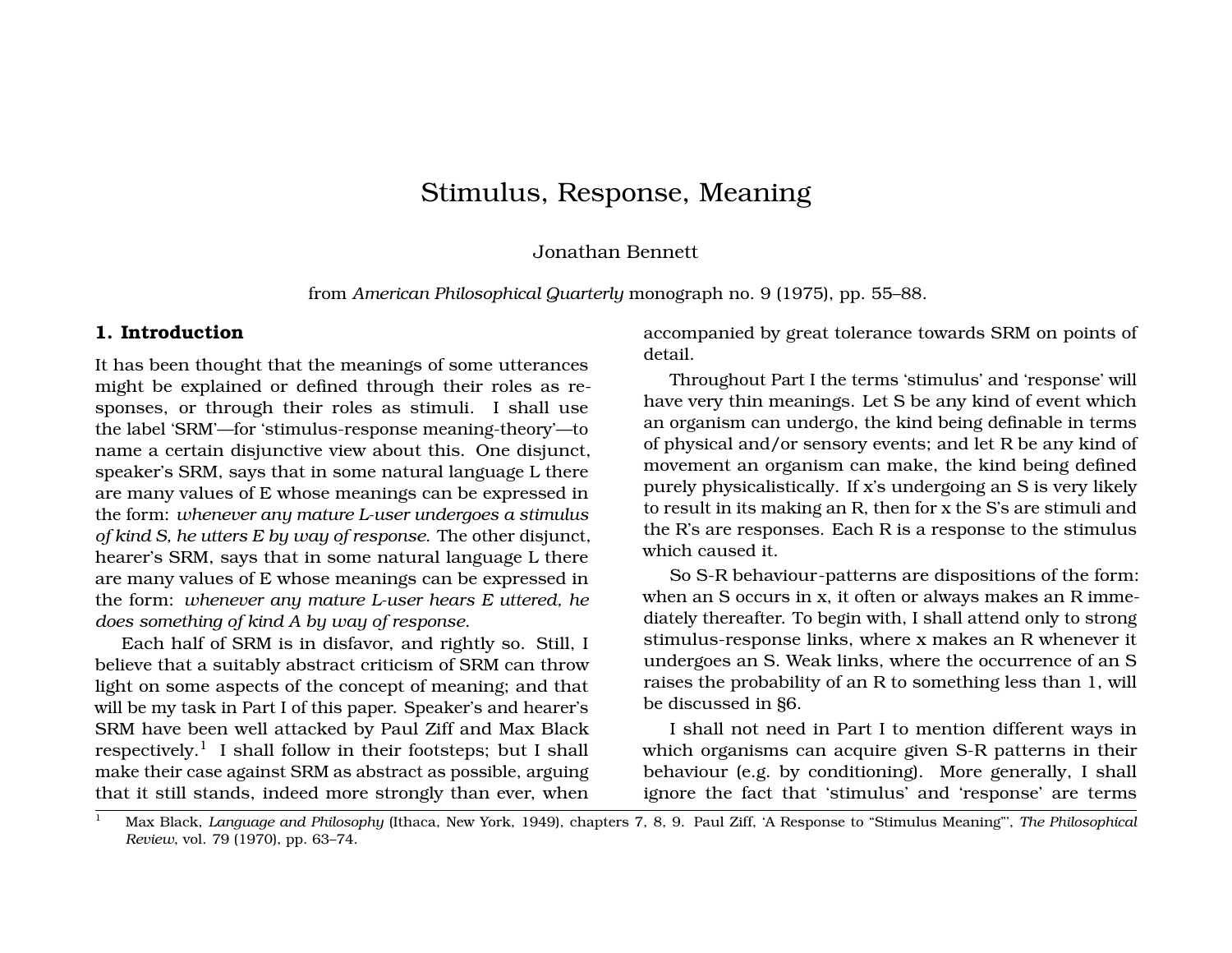in a substantial psychological theory. That will become relevant in Part II, when I discuss reasons for wanting to bring the notions of stimulus and response to bear somehow on questions about meaning and language, as a preliminary to examining Quine's ways of bringing them to bear. Quine's position is not SRM, as I have defined the latter; but it will be easier to assess once SRM has been dispatched.

I present SRM only as saying that the meanings of some substantial set of expressions can be described in certain ways, and not as including the further thesis that those meaning-assignments can generate an account of all the meanings in the language. Nor do I take SRM to assert that one can explain in stimulus-response terms what it is for an expression to have a meaning at all. Many stimulus-response meaning-theorists have included these further theses within the scope of their ambitions; but I can afford to let the former of them wait until §11, and I do not want to discuss the latter thesis at all. All attempts so far to explain in stimulus-response terms what it is for something to be meaningful or linguistic, such as Morris's account of 'sign' or Skinner's of 'verbal act', have in my opinion been sad

failures. $^{\rm l}$  I think they were doomed to fail, because the concept of meaning involves that of intention, and this cannot be elucidated in purely SR terms.<sup>2</sup> But I shall not argue for this view here. Rather, I shall assume that we know or guess that a certain tribe utter certain expressions meaningfully or linguistically, and that our concern is only to establish S-R generalizations which will let us say what those expressions mean. That is how Quine starts his application of stimulus-response to questions about meaning: 'A rabbit scurries by, the native says "Gavagai", and the linguist notes down [a] tentative translation.<sup>3</sup> That the native is saying something is not questioned.

In what follows, I use 'utterance' as a vague technical term, to cover any bit of behaviour which is linguistic or involves meaning of the same general kind as language does. By the word 'expression' I mean 'type of utterance-product', where 'product' covers whatever is made in uttering, whether it be an inscription etc., or only a noise or movement. The expressions we shalt be concerned with will all be sentencelike, having meanings like those of whole sentences rather than words or phrases. Reasons for this will be given in §11.

<sup>1</sup> Charles Morris, *Signs, Language and Behaviour* (New York, 1946), pp. 5–17. B. F. Skinner, *Verbal Behaviour* (New York, 1957), p. 14.

<sup>&</sup>lt;sup>2</sup> See Skinner, *op. cit.*, pp. 144–5.<br><sup>3</sup> W. V. Quite, Ward and Okiazt (N

<sup>3</sup> W. V. Quine, *Word and Object* (New York, 1960), p. 29.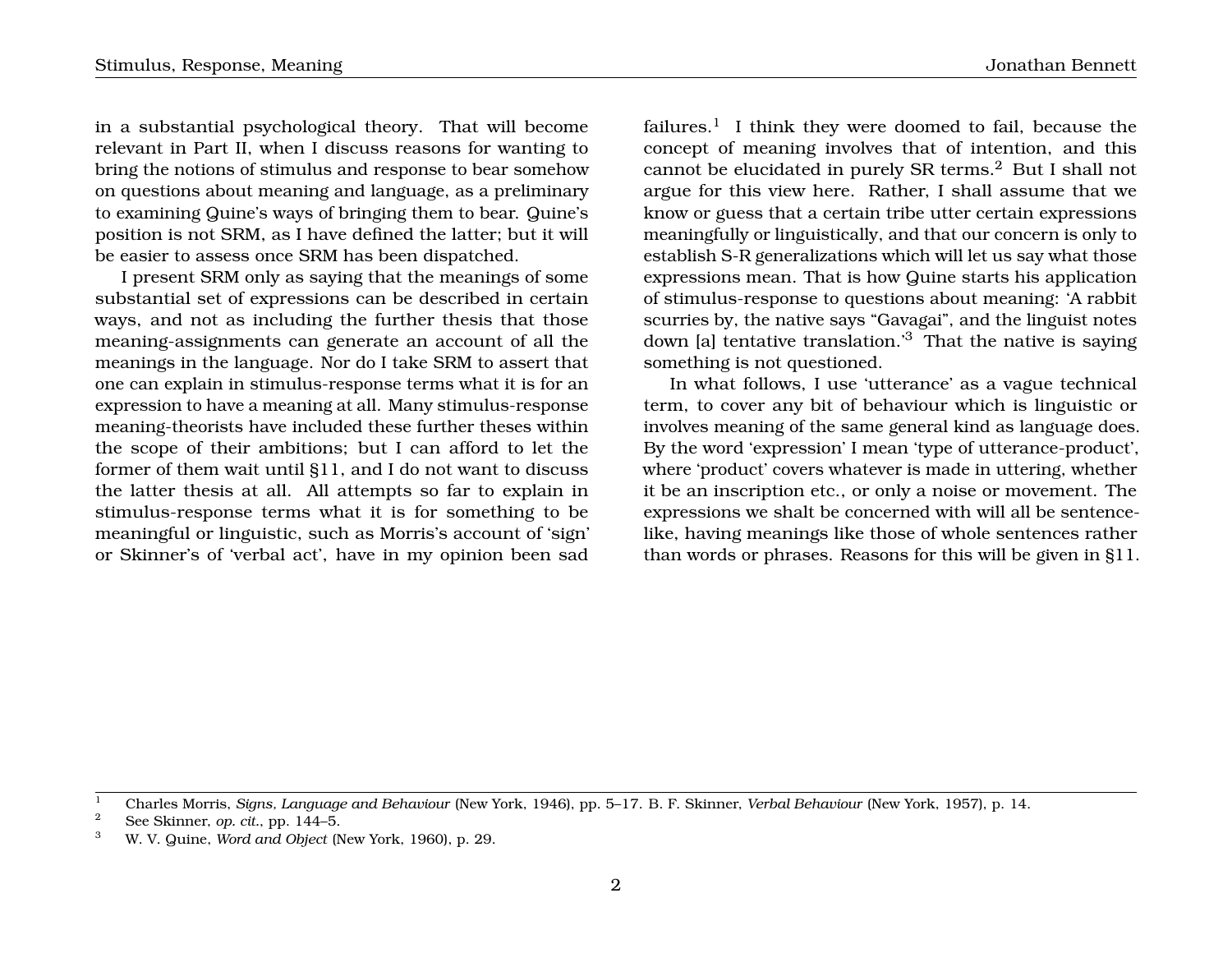## **Part I**

## **2. Speaker's SRM**

Behaviour connects with meaning through understanding. To state in behavioral terms what expression E means, we must describe behaviour which is typical of someone who understands E, knows what E means. So speaker's SRM needs a kind of stimulus S such that

> $(\forall x)(\forall t)[(\phi x \text{ at } t \& x \text{ undergoes an } S \text{ at } t)]$  $\rightarrow$  (x utters E at T+d)]

is true, where  $\phi$  picks out enough mature members of the tribe to make it plausible to say that they are the ones who understand E. Then a tribesman's understanding E will be shown by his having a certain S-R pattern in his behaviour, namely his uttering E whenever he undergoes an S. That suggests an account of what speakers mean by E: anyone uttering E means by it that an S has just occurred in him.

Someone's undergoing an S will not usually interest his hearers much unless it is evidence for the occurrence of some kind of event outside his body. So we want to be able to say things of this form: Anyone uttering E means by it that an S\* has just occurred nearby, where S\* is an event-kind such that someone's undergoing an S is adequate evidence that an S\* has just occurred in his environment.

A systematic relation between each linguistically relevant S and some external S\*, as well as providing the tribe with interesting subject-matter, also enables them to check on one another's linguistic performances and to correct them where necessary. SRM requires this, but I presume that any viable theory of meaning would similarly emphasize uses of language which are 'realist' in the sense of having as their

subject-matter events outside the speaker. In Quine's words: 'Language is socially inculcated and controlled; the inculcation and control turn strictly on the keying of sentences to shared stimulation.<sup>'1</sup> And, of course, anything which helps the tribal language-teacher may also help our endeavors to translate the tribe's language.

This implies that to understand the tribe's language we must relate our sensory constitution to theirs. There might be deep differences, making things hard for us; but Ziff's attempt to use this against Quine seems to reflect a misreading.<sup>2</sup> Quine need not limit the differences between our sensory constitutions and the tribesmen's: all he needs is that the differences be known.

Ziff writes as though even that were demanding too much. He asks rhetorically: 'Can a defect of the crystalline lens be of linguistic significance?' I submit that the right answer is 'Yes'. How could we make any intellectual assessment of creatures about whose sensory intake we were ignorant? Presumably Ziff himself would have agreed with this, once, when he wrote: 'To be able to speak and to understand English one must have. . . sensory organs capable of making certain contrasts.'<sup>3</sup>

Summing up, then: speaker's SRM requires situations of the following sort. Expression E is systematically related to event-kind S in the speaker's body, and through that with external-event-kind S\*. E relates to S as response to stimulus, S to S\* as evidence to that which is evidenced, and E to S\* as expression to subject-matter or as report to event-reported. If E is always to be uttered because the

<sup>1</sup> W. V. Quine, *Ontological Relativity and Other Essays* (New York and London, 1968), p. 81.

<sup>&</sup>lt;sup>2</sup> Ziff, 'A Response to "Stimulus Meaning"', *op. cit.*, pp. 70–71. For next quotation, see ibid., p. 71.

<sup>3</sup> Paul Ziff, *Semantic Analysis* (Ithaca, New York, 1960) §80.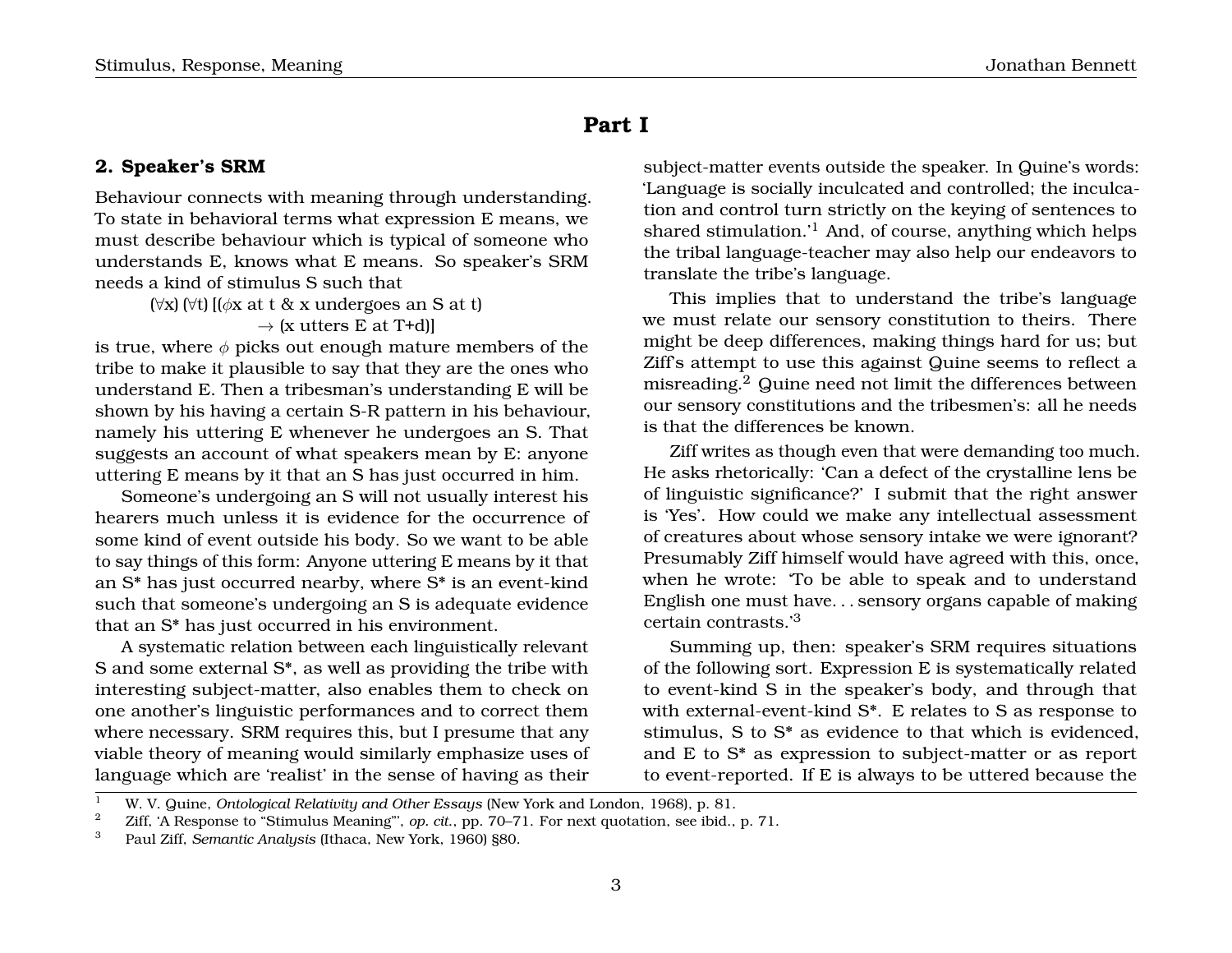speaker has just undergone an S, and yet to mean that an S\* has just occurred, then the S-S\* relationship must be generally available to the tribe: they must nearly all know that undergoing an S is adequate evidence for the occurrence of an S\* in the vicinity. Also, there must not be any significant number of them who take anything other than the occurrence of an S as evidence that an S\* has occurred. These two constraints give one way of expressing Quine's notion of an 'observation sentence', i.e. 'one on which all speakers of the language give the same verdict when given the same concurrent stimulation', with nobody deviating from this because he has relevant 'collateral information'.<sup>1</sup>

## **3.** *Langue* **and** *parole*

If we had a plausible generalization to the effect that when any  $\phi$  tribesman undergoes an S he then utters E, ought we to relinquish it just because one  $\phi$  tribesman does not conform to it, or because various  $\phi$  tribesmen infringe it on rare occasions? No, we ought not. In general, speaker's SRM can ignore any linguistic behaviour which reflects the speaker's suffering a lapse of memory or a slip of the tongue, or his joking or teasing, or his being linguistically eccentric or badly brought up. To use the terminology of F. de Saussure, speaker's SRM need not worry about any divergences between *langue* and *parole*. 2 I shall explain this.

*Langue* is the language considered as an independent structure, to which users can relate in various ways, e.g. using it well or badly. *Parole* is what linguistically goes on, complete with bad grammar, faulty memory, mispronunciation, and so on.

Nested within that distinction are two smaller ones between dialect and idiolect, and between competence and

a matter of his linguistic competence, and this is distinct from the actual linguistic performance that he puts up, which can involve misuses of his own idiolect. So we have the dialect/ idiolect or many/one distinction, and at the level of idiolect we have the competence/performance distinction. The distinction between *langue* and *parole* is best seen as straddling these two other distinctions: it is the distinction between competence of many (*langue*) and performance of one (*parole*). I propose that we allow speaker's SRM to pretend that there is no important work to be done by the distinction between *langue* and *parole*. Let us take speaker's SRM to be addressed to an idealized linguistic situation which contains no memory-failure, no slips of the tongue, no lying, and in general no phenomena which would give work to the distinction between competence and performance, or that between dialect and idiolect.

This procedure is justified by its results: I hope to show that it is interesting to see what difficulties SRM encounters even when aided by an idealization of the sort described. But the pretense that *parole* perfectly mirrors *langue* can also be justified in a different way, as follows.

We have to approach competence through performance, and dialect through idiolect; and so—combining the two points—all our data about *langue* must consist in facts about *parole*, i.e. the actual linguistic performances of individuals. (These may include reports on their 'linguistic intuitions'; but there must be other data as well, if only so that we can know which performances *are* reports on linguistic intuitions.)

performance. What Saussure called *langue* is the language of some tribe (a dialect), and this can be distinguished from the language of any individual tribesman (his idiolect). But someone's idiolect—the language he has, knows, understands—is

<sup>1</sup> W. V. Quine, *Ontological Relativity*, op. cit., pp. 86–87.

<sup>2</sup> F. de Saussure, *Course in General Linguistics* (New York, 1959).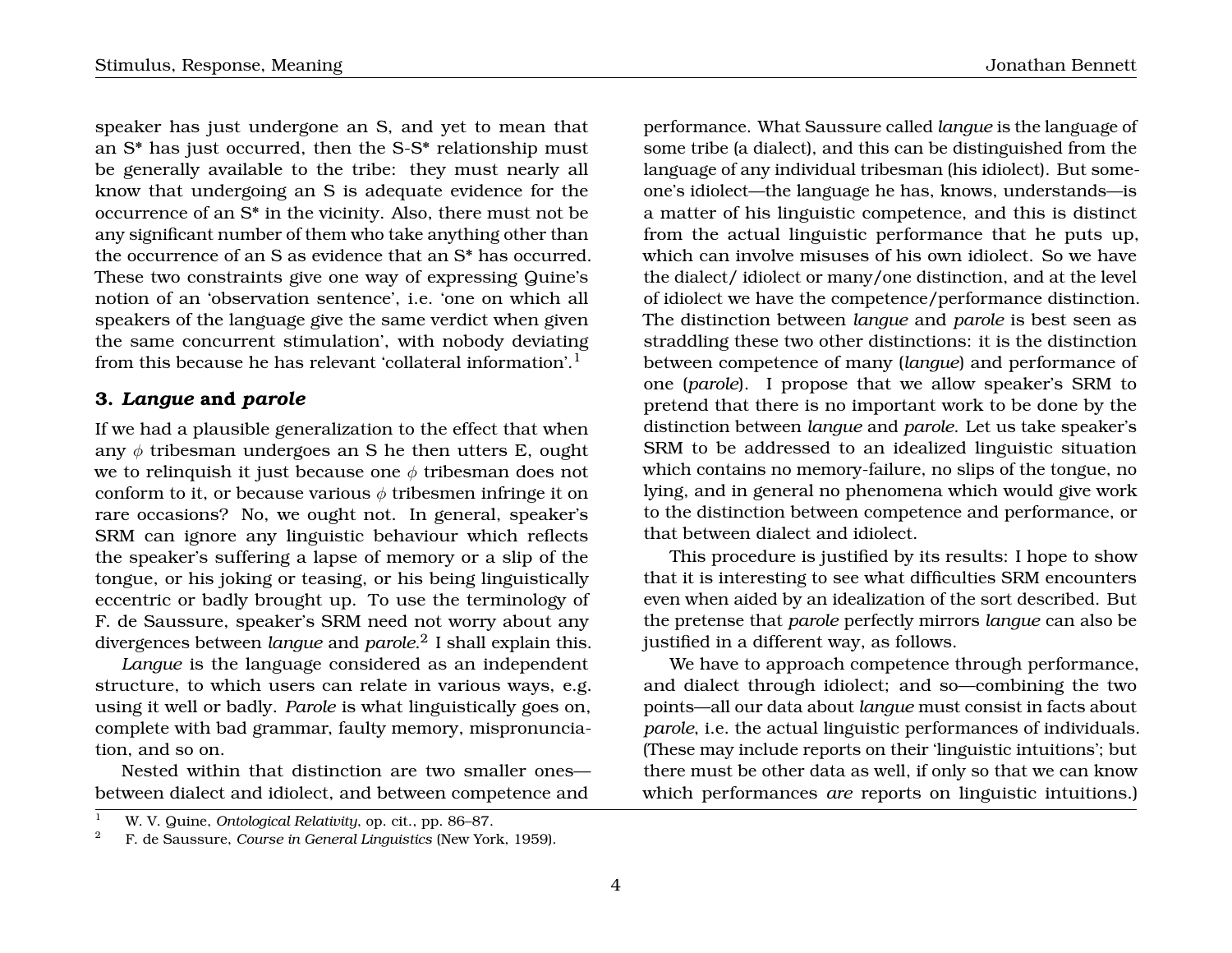Now, the early stages of studying a language would be impossible if *parole* diverged too far from *langue*—e.g. if all the speakers under study were liars with bad memories and a poor grasp of the grammar of their language. One needs, to start with, linguistic performances which reflect the facts about the language itself faithfully enough to support some grammatical and other hypotheses which approximate to the truth. Given the beginnings of a set of such hypotheses, one can then start to cope with performances which seem to conflict with them, explaining such conflicts in terms of stupidity or forgetfulness or clumsiness with syntax or any of the matters which serve to divorce *parole* from *langue*. (Analogously, one might explore the principles of missile-trajectories in a vacuum by studying missiles in the atmosphere, ignoring air-resistance to start with, and then introducing it later so as to make one's principles agree better with one's observations.) But the procedure will be difficult if all those performance-bending factors have to be taken into account from the outset—as though one were to approach the physics of missile-trajectories in a vacuum by experimenting with feathers in the atmosphere. Fortunately, the gap between *parole* and *langue* cannot ordinarily be unmanageably wide, simply because the users of a given language have to understand one another. Someone whose performances were like feathers in the wind would defeat not only translators but also his fellow-tribesmen.

Now, someone may be engaged not in studying any actual language, but in trying to understand what main elements are involved in the study of a language. He may be concerned, as a philosopher, to command a clear over-all picture of what

a language is, what knowledge of a language is, and how the concept of behaviour relates to both of these. In that context, it might be legitimate initially to neglect the *langue*/*parole* distinction, pretending that hypotheses about *langue* are

just hypotheses about the linguistic behaviour of individual tribesmen. All the complications which divorce *parole* from *langue* can be introduced later, when their introduction will not cloud the picture.

It is in that spirit that I think it is reasonable to let speaker's SRM pretend that we are dealing with an idealized linguistic situation in which *parole* perfectly reflects *langue*. A similar idealization underlies some other approaches to meaning, including Quine's. N. Chomsky says:

> As this is defined [by Quine], the stimulus meaning of a word varies widely with the level of attention, set, gullibility, mood, visual acuity, cortical lesions, etc., while the meaning and reference of a term are independent of these factors. $<sup>1</sup>$ </sup>

The factors in question, however, all pertain to the gap between *langue* and *parole*; and Quine's procedure is best seen as involving an idealization according to which that gap is closed.

Whether Chomsky has ever said anything against this sort of idealization, I am not sure. He does endorse 'the classical Saussurian assumption of the logical priority of the study of *langue*<sup>'</sup>,<sup>2</sup> but I do not know what it is for a 'study' to have 'logical priority'. Certainly, nothing I have said conflicts with Chomsky's views about how his interests should be pursued, but I am less sure about some of his animadversions against others' ways of pursuing *their* interests.

<sup>1</sup> Noam Chomsky, 'Current Issues in Linguistic Theory', in *The Structure of Language*, ed. by J. A. Fodor and J. J. Katz (Englewood Cliffs, New Jersey, 1964), pp. 80–81. See also Noam Chomsky, 'Quine's Empirical Assumptions' in *Words and Objections*, ed. by Donald Davidson and Jaakko Hintikka (Dordrecht, 1969), pp.64–65.

<sup>2</sup> Noam Chomsky, 'Current Issues in Linguistic Theory', *op. cit*., p. 52.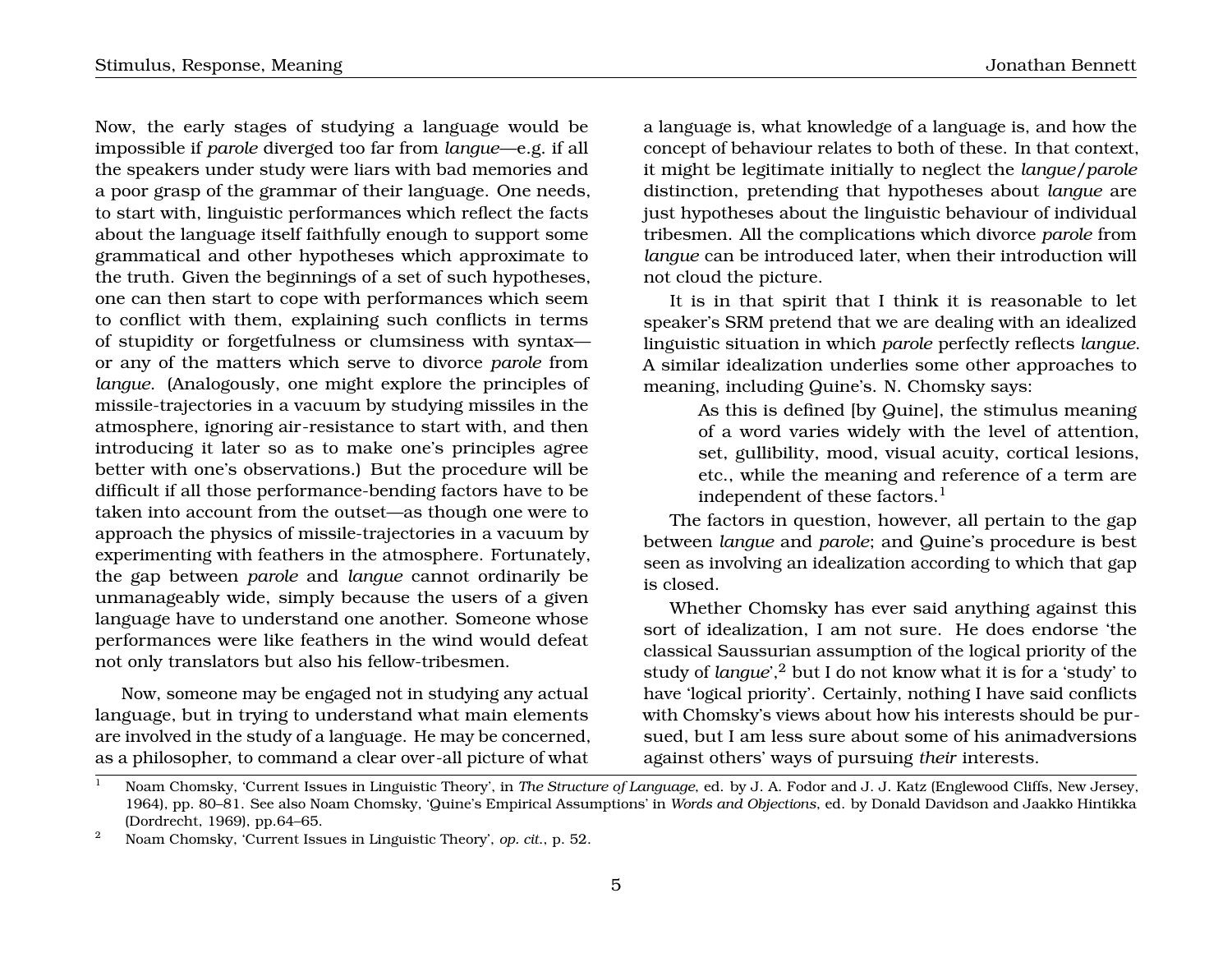### **4. Why speaker's SRM fails**

Ziff says: 'Viable regularities of the form "If  $\alpha$  is the case, then a speaker does  $\beta$ " are simply not to be found. $^1$  If this were true, even under the idealization I have been defending, then speaker's SRM would be doomed. In fact, Ziff's statement is not quite true as it stands, but we shall see in §12 that the counter-examples to it do not help speaker's SRM. In the meantime, I shall adopt the more cautious claim that there are no viable regularities of the form 'If  $\alpha$  is the case, then a speaker does  $\beta$ ', where doing  $\beta$  is uttering something which means that  $\alpha$  is the case. I shall express this by saying that there are no true  $S \rightarrow E$  generalizations, i.e. ones of the form 'Whenever a speaker undergoes an S he utters E' where E means that an S\* event has just occurred, this being a kind of event which is systematically related to the occurrence of an S event in the speaker.

Has anyone ever thought that there are  $S \rightarrow E$  generalizations? I believe so, although SRM theorists usually stop short of saying so openly. When they do say so, the results are unattractive, as here for example:

> If you want a person to utter the word 'chair', one of the best ways is to let him see an unusual chair. This stimulus will evoke a tact [sc. descriptive comment], because he knows that in the past comments about unusual things have usually led to approval and generalized reinforcement.<sup>2</sup>

Although not many avowals are as open as this, there is much in the SRM literature which shows that SRM theorists have not appreciated how very far short of the truth every nonvacuous  $S \rightarrow E$  generalization falls.

The reason why they fall short is simple. If an  $S \rightarrow E$ generalization were true, there would be an expression E which every competent speaker would utter whenever he was in a situation of having just undergone an S or just observed an S\*, which is to say that he *would* utter E whenever he *could truthfully* utter E. But this is not even approximately right as a requirement for a competent or E-standing speaker, for silence never convicts one of semantic error or ignorance.<sup>3</sup>

SRM is not helped to cope with this difficulty by its freedom to idealize the linguistic situation, pretending that *parole* mirrors *langue*. That idealization, however generously construed, does not imply that every tribesman always utters whatever he could truthfully utter at that time. Taciturnity is not one of the factors that drives *parole* apart from *langue*. Anyway, the abolition of the right to silence, which would be needed to rescue SRM from the present difficulty, is not just unwarrantable but impossible for any language which is not poverty stricken. A potential speaker's stimuli at a given time may entitle him to utter indefinitely many different expressions; he cannot utter them all; and so the  $S \rightarrow E$ generalizations concerning the ones he does not utter will all be falsified by his silence about them.<sup>4</sup>

Although there are no  $S \rightarrow E$  generalizations, there are at least in the idealized linguistic situation—many  $E \rightarrow S$ generalizations. The reasons for this are instructive. In any language there are values of S and E such that: if a speaker undergoes an S he can truthfully utter E, or it is permissible for him to utter E, or E is thereby verified. (What speaker's SRM tries to do is to capture in a purely behavioral formulation that notion of an utterance's being rendered true

<sup>1</sup> P. Ziff, 'A Response to "Stimulus Meaning"', *op. cit.*, p. 73. See also his *Semantic Analysis*, *op. cit*., §§46, 54.

<sup>2</sup> George A. Miller, *Language and Communication* (New York. 1951), p. 166.

<sup>3</sup> Thus John R. Searle, *Speech Acts* (Cambridge. 1969), p. 190n.; and David K. Lewis, *Convention: a Philosophical Study* (Cambridge, 1969). p. 160.

<sup>4</sup> Thus P. Ziff, 'A Response to "Stimulus Meaning"', *op. cit.*, p. 67.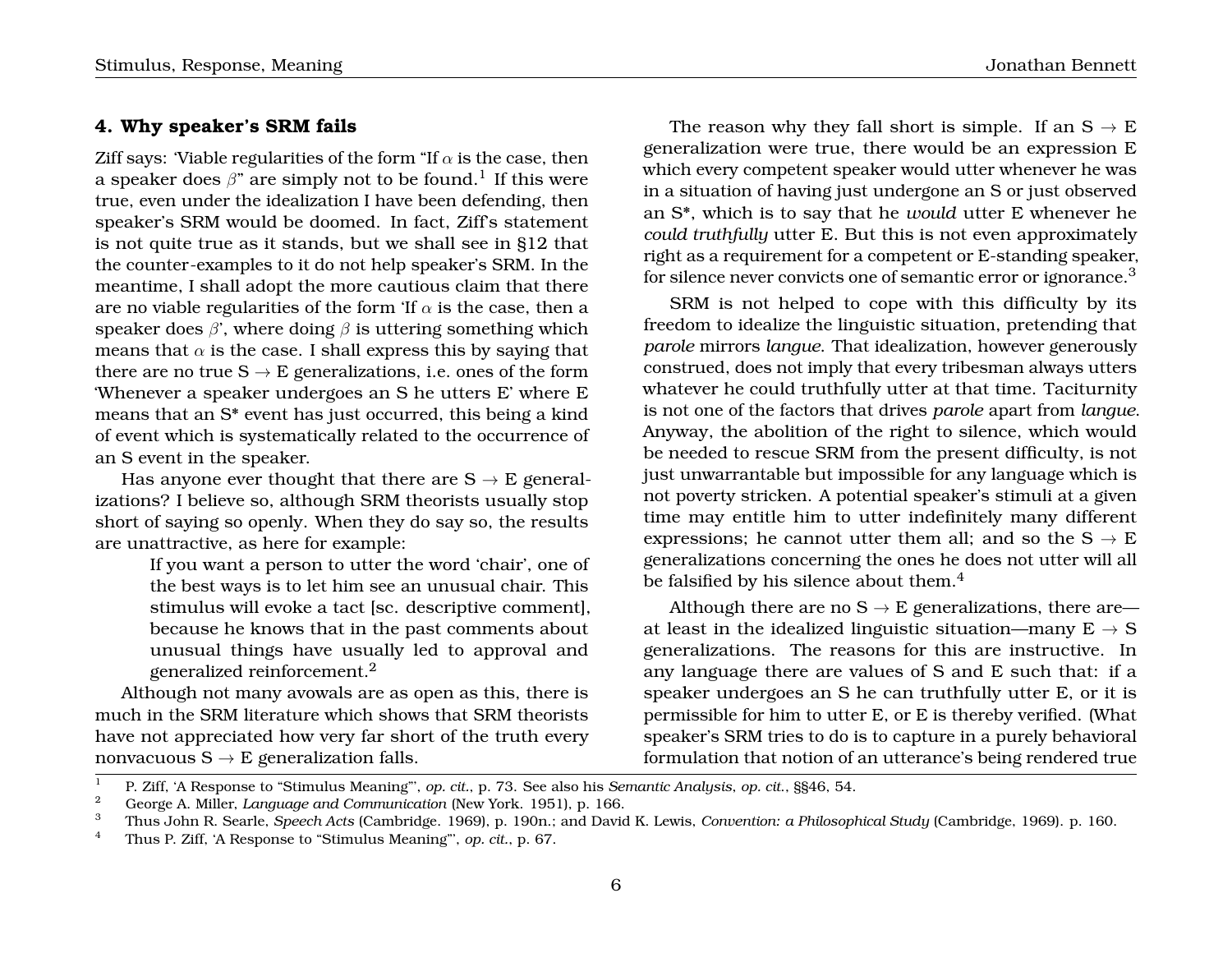or—in the very broadest sense—permissible.) Furthermore, we can plausibly suppose that in any given language there are observation sentences, that is, expressions E such that the only role of E is to report that an S has just been undergone or an S\* just observed. If this is right, then we have truths of the form: **(1)** *It is permissible to utter E if and only if an S has just occurred*; from which it follows trivially that **(2)** *If it is permissible to utter E, then an S has just occurred*. Now, we can get from that to something in a strictly behavioral idiom, not using 'true' or 'permissible' etc., by means of the idealization whereby *langue* is identified with *parole*. That idealization pretends that speakers never lie, do not suffer from lapses of memory or slips of the tongue, and in general never speak impermissibly—for in this context impermissible speech is just speech in which something false is said. That amounts to pretending that **(3)** *If E is uttered, then it is permissible to utter E*; and from **(2)** and **(3)** together it follows that **(4)** *If E is uttered, then an S has occurred*; which is just to say that a certain  $E \rightarrow S$  generalization holds.

That explains why Ziff is right when he says: 'One can. . . hope to formulate regularities of the form "If a speaker does  $\beta$ , then generally  $\alpha$  is the case".' $^1$  (The word 'generally' there leaves room for all the ways *parole* can misrepresent *langue*.) In a nutshell: we can usefully idealize a language in ways which imply that it exhibits regularities of the form  $E \rightarrow S$ , but there is no remotely defensible idealization under which a language exhibits significant regularities of the form  $S \rightarrow E$ . This is because we can pretend that whatever is uttered is permissible, but not that whatever is permissible is uttered.

So SRM's fatal defect is that it points the arrow towards the utterance, whereas it should be pointed from the utterance towards the world.

That double claim about the arrow's direction can also be explained in a quite different way. The essential fact is that *utterances are for hearers*. (A solitary man's language can work for him only if he can somehow function both as speaker and as hearer. For example, he may, as 'speaker' at one time, address his later self as 'hearer', relying on writing or on memory of his own linguistic performances.) The primary purpose of a linguistic act is to confront some hearer with an utterance he can use; but to use an utterance is to get from it to something else (the world); and so the hearer needs an arrow pointing from the utterance towards something else. An arrow pointing towards the utterance might help with the minority activity of *predicting and controlling* linguistic behaviour,<sup>2</sup> but in the majority pursuit of *understanding* what is said in linguistic behaviour it is worthless.

## **5. Amplifying the stimulus**

Perhaps we can still point the arrow towards the utterance if we point it from a strengthened stimulus which, in effect, gives the speaker a reason to utter E rather than something else or nothing at all. Schematically, as well as knowing that he could correctly utter E, the speaker must know that he has a hearer whom he wants to hear E being uttered.

Leonard Bloomfield points the arrow towards the utterance: 'Every member of the social group must upon suitable occasion utter the proper speech-sounds.... Every child that is born in a group acquires these habits of speech.'<sup>3</sup>

<sup>1</sup> Ibid., p. 73.

<sup>2</sup> See B. F. Skinner, *Verbal Behaviour*, *op. cit*., p. 3.

<sup>3</sup> Leonard Bloomfield, *Language* (London, 1935), p. 29.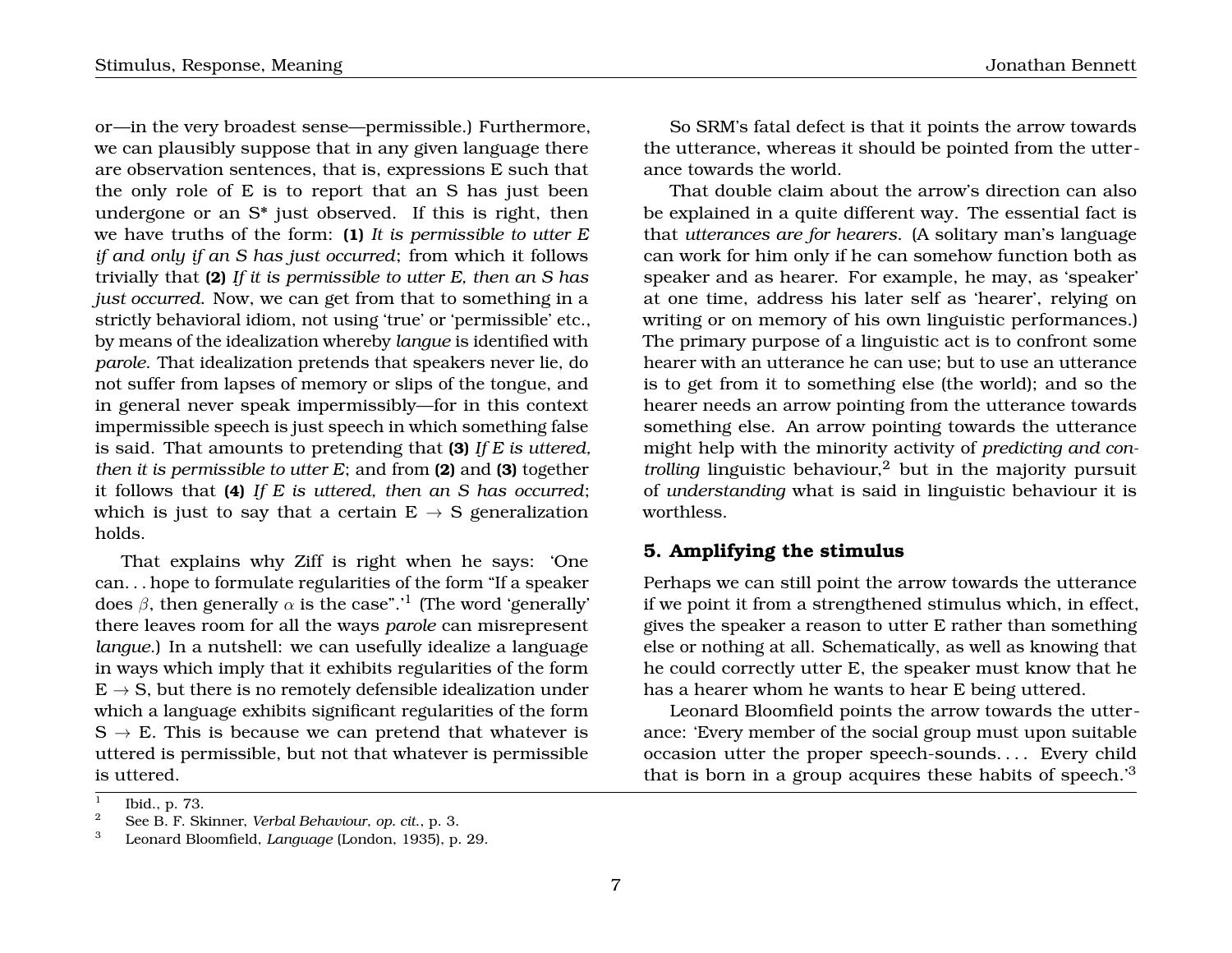That is true only if the account of an occasion's 'suitability' includes all the needed motivating material; and that, be it remembered, must register itself upon the speaker as a stimulus. Analyzing Jill's request to Jack for an apple, Bloomfield says:

> She was hungry; that is, some of her muscles were contracting etc. Perhaps she was also thirsty. . . The light-waves reflected from the red apple struck her eyes: She saw Jack by her side. Her past dealings with Jack now enter the picture; let us suppose that they consisted in some ordinary relation, like that of brother and sister. . . All these events which precede Jill's speech and concern her, we call the speaker's stimulus. $<sup>1</sup>$ </sup>

By these standards of hospitality, the 'speaker's stimulus' can easily accommodate causally sufficient conditions for the utterance. But Jill said something unambiguous meaning 'Get me that apple', and SRM must associate that with a single kind of stimulus S such that the occurrence of an S in a mature tribesman is necessary and sufficient for him then to utter what Jill uttered. Can it be done? A single stimulus-kind may be pretty complex, with a generous allowance of conjunctions and disjunctions; but the sky is not the limit.

Let us grant that every utterance of 'Get me that apple' involves stimuli of kinds H and A, correlated respectively with being hungry and with seeing an apple. Jill's set of motivating data must include as well as H and A, sensory evidence that she has a companion who will get her the apple if (but only if) he hears her utter 'Get me that apple'. This is where 'her past dealings with Jack' come in: she recognizes him as her loving brother who will oblige if. . . etc. But the stimuli underlying that recognition—even if they are described in terms of their relations to past stimuli Jill has undergone—cannot have a place in a general account of the conditions for the utterance of 'Get me that apple'. For often the intended hearer will not relate to the speaker as Jack does to Jill: the possible relationships are legion, and could not possibly be caught in a single generalization.

But the situation of SRM is even worse than that suggests. Let us pretend that all Jill's compatriots are equally helpful to everyone, so that they are equally suitable hearers of 'Get me that apple', whoever says it; let us postulate a stimulus-kind T, correlated with observing a compatriot within earshot; and let us suppose, even more wildly, that no member of the tribe ever gets himself an apple if he can get someone else bring it to him. Then we can say, as the basic fact about 'Get me that apple', that tribesmen utter it when and only when they have just undergone stimuli of the kinds H, A, and T.

Yet even that lavish helping of assumptions and pretences does not rescue speaker's SRM, for it has relied on two special features of Bloomfield's example—features which we cannot suppose, even as an idealization, to be present in some favored, basic, central class of linguistic acts.

The two features are combined in this: Bloomfield's example is a request for food. **(1)** Because it is a request, a suitable intended hearer must be disposed to be helpful; but a suitable hearer for 'There is an apple', say, might be someone who is not helpful but hungry. What stimulus-kind goes with perceiving someone who is hungry? Even the lax standards I have lately adopted will not let me solve the problem by pretending that everyone is always hungry! **(2)** Food answers to a need (hunger) which perhaps manifests itself to the subject through a single stimulus-kind; but other

<sup>1</sup> Ibid., p. 23; see also p. 74.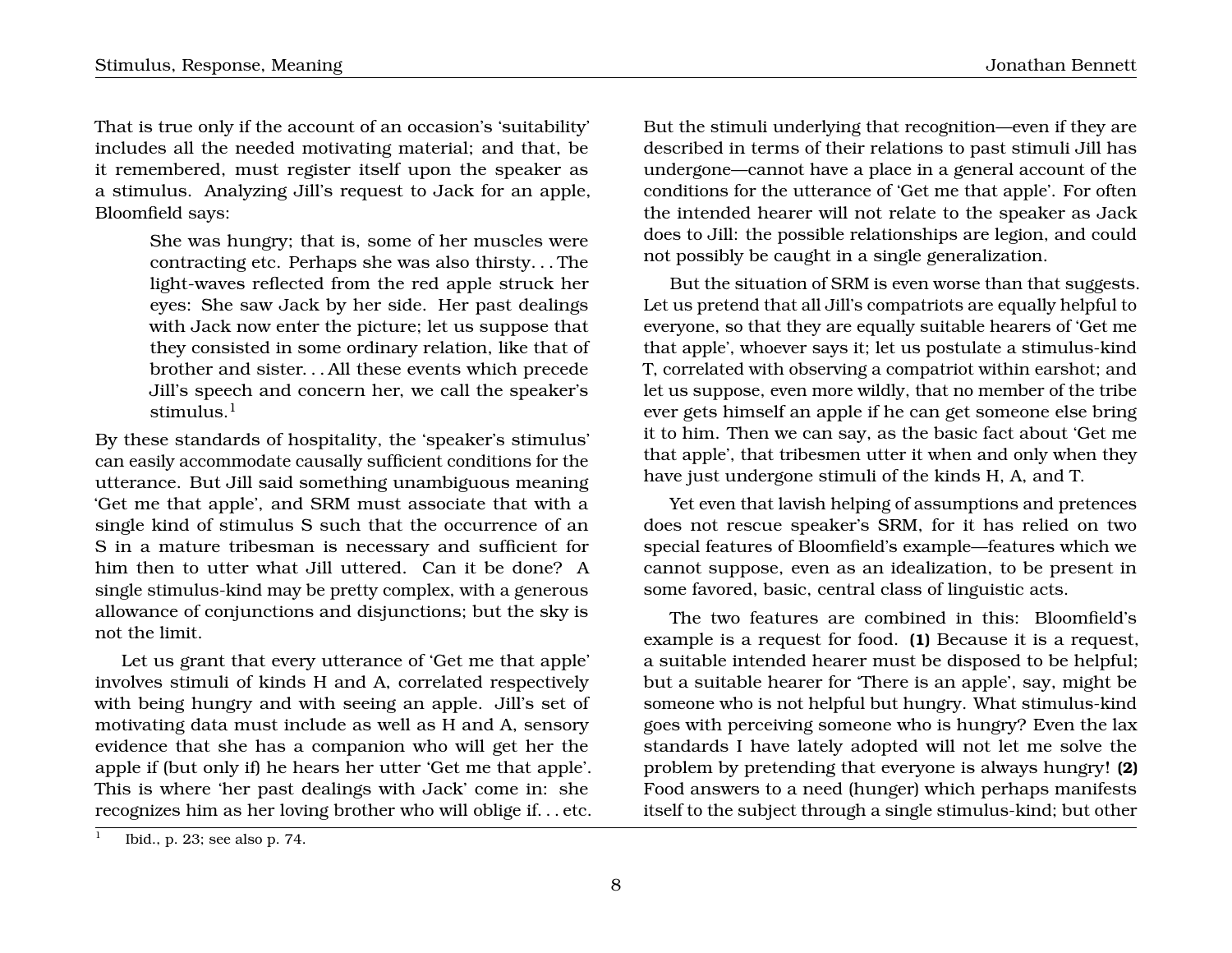needs—e.g. for a stick or a pebble—do not at all correlate with stimulus-kinds in this way. As I noted earlier, a 'single stimulus-kind' may be a disjunctively complex affair, but not so complex as to have a disjunct for every kind of stimulus that might betoken a need for a stick! To offer that as part of the common factor in all utterings of 'Hand me that stick' would be playing with words.

Combining the two points: compare 'Give me that apple' with 'There is a stick'. Each involves a stimulus indicating the presence of an apple or a stick. Then the differences start. The apple-request needs stimuli betokening the speaker's hunger and the presence of a helpful hearer: there was no problem about hunger, and we faked a treatment of the hearer as well. What the stick-remark needs, however, is a stimulus-kind corresponding to perceiving someone who needs a stick. And if we stop assuming that speakers always want to satisfy hearer's needs, the required stimulus-kind is even more forlornly impossible; for then it has to correspond to perceiving someone whom one wants to know of the presence of a stick—because one likes him and he needs a stick, or one hates him and thinks he will harm himself with the stick, or. . . . The desiderated stimulus-kind has by now vanished over the horizon. I shall return to one aspect of this in §9.

### **6. Weakening the link**

Can we rescue SRM by weakening the stimulus-response link, so that someone's undergoing an S has only to make him more likely to utter E? Now that the strong-link version of SRM is dead, the weak-link version, which I dropped in §1, ought to be examined.

Skinner makes heavy use of 'probability', and indeed it occurs in one of his few gestures towards SRM. This is when he explains a word's naming a given object (for a given speaker) as that speaker's being more likely to utter the word in the object's presence than in its absence—an explanation which Chomsky has no trouble in demolishing.<sup>1</sup> Chomsky also shows that Skinner is confused about how a response's 'probability' relates to its 'strength', but that is another Skinnerian special feature which we can ignore. Again, Chomsky has often remarked that most sentences have almost zero probability of utterance.<sup>2</sup> But that is consistent with some language's containing a substantial set of sentences—perhaps a few hundred of them—each of which is uttered pretty often. Speaker's SRM aims to express the meaning of each member of that set in terms of the kind of stimulus that raises the probability of the sentence's being uttered, and the question of whether this could be done remains to be discussed.

There will be no hope of success unless, for each sentence in the favored set, there is a uniquely correlated stimuluskind S whose occurrence makes it correct or permissible to utter E—let us say for short that S *verifies* E. If E means 'That is a stick', then S is the stimulus-kind that goes with perceiving a stick. What SRM in its weak-link variant has to do is to capture the content of 'S verifies E' in a statement about how the occurrence of S in a tribesman makes him more likely to utter E. But what statement? There are just three *prima facie* possibilities.

**(1)** *Whenever a tribesman undergoes an S, he thereby becomes more likely to utter E*. But if someone undergoes an S, and this is what verifies E, the probability of his then

<sup>1</sup> B. F. Skinner, *Verbal Behaviour*, *op. cit*., p. 115. Noam Chomsky, Review of Skinner's *Verbal Behaviour*, in *The Structure of Language*, *op. cit*., pp. 553–554. For Chomsky's next point, see ibid., p. 555.

<sup>2</sup> Noam Chomsky, *Syntactic Structures* (The Hague, 1957), pp. 15–16; 'Quine's Empirical Assumptions', *op. cit*., pp. 57–58.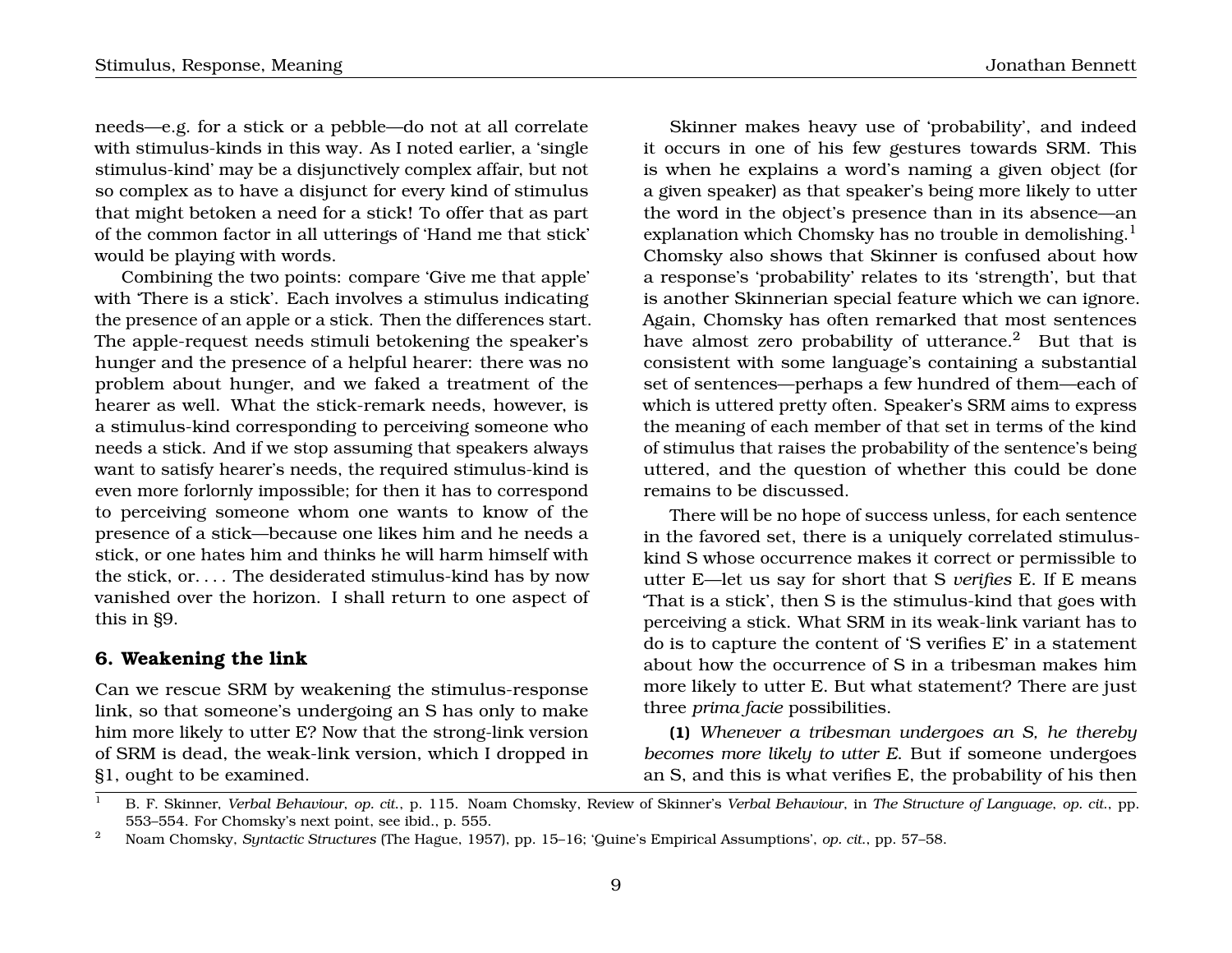uttering E may not rise above zero. For example, his seeing a stick will not make him more likely to utter 'There is a stick' if he thinks his hearer is looking for something to hit him with. To develop this point would be to repeat §5.

**(2)** *There are circumstances C such that: whenever C obtains and a tribesman undergoes an S, he thereby becomes more likely to utter E*. Although this is true for the S that verifies E, it also holds for other stimulus-kinds as well; and so it will not do. If E is 'That is a stick', the formula holds good if S is the stimulus-kind that goes with seeing a stick, because C can cover everything else—the helpful audience, the need for a stick, and so on. But for that same E the formula equally holds good if S is the stimulus kind that goes with having an itchy back, because we can again let C cover whatever else is needed the helpful audience, the presence of a stick, and so on. So the formula lets us attribute to E the meanings of 'That is a stick' and 'My back itches', and of course endless other meanings as well; not by altering our account of E and the conditions of its utterance, but just by re-applying formula (2) to it in different ways. This could be repeated for any expression whatsoever. So SRM based on formula (2) would imply that every sentence is multiply ambiguous; and that refutes it.

**(3)** The remaining possibility is to say, for each E and S, *what* the circumstances are under which an S raises the probability of E's being uttered. Since **(1)** 'Under any. . . ' is too strong, and **(2)** 'Under some. . . ' is too weak, we must try for a middle-strength 'Under just these circumstances . . . '. For a given E and the S which verifies it, we may be able disjunctively to specify a set of circumstances C such that: when and only when C obtains, the occurrence of an S raises the probability of E's being uttered. And that statement—in which C is a constant, not a variable—may hold true for E in relation to the S that verifies it and not

in relation to any other kind of stimulus. But to implement this proposal we need some way of selecting the right C for a given E, and that requires independent knowledge of what E means. To see that this is so, consider how proposal **(3)** could be expressed in a general formula. It would have to take the form: 'For each  $E_i$  identify the  $S_i$  such that in circumstances... the occurrence of an  $S_i$  raises the probability of E's being uttered.' But the blank would have to be filled by a reference to circumstances 'whose absence reduces the probability of E<sup>i</sup> 's utterance to zero, *though they do not themselves verify E*<sup>i</sup> '. That last clause, which gets the relevant material properly apportioned between C and S, has an ineliminable reference to verification (or meaning), and so it does not conform to SRM's program for expressing facts about meanings in a purely behavioral idiom. Indeed, if the program were built upon that sort of statement it would be not just non-behavioral but downright trivial.

So each probabilistic version of SRM is either much too strong, or much too weak, or entirely nugatory.

## **7. Hearer's SRM**

We must consider utterances not just as responses but also as stimuli. As well as my seeing flames and shouting 'Fire!', there is your hearing my shout and running for water. This brings us to hearer's SRM, which aims to express E's meaning as a fact about what anyone who understands E will do upon hearing it. What hearer's SRM needs are values of E for which this holds:

> $(\forall x) (\forall t) [ [(\phi x \text{ at } t) \& (x \text{ hears } E \text{ at } t)]$  $\rightarrow$  (x does A at t+d)

where  $\phi$  picks out enough mature tribesmen to make it plausible to say that they are the ones who understand E. The obstacles to finding generalizations of this form are significantly different from those which speaker's SRM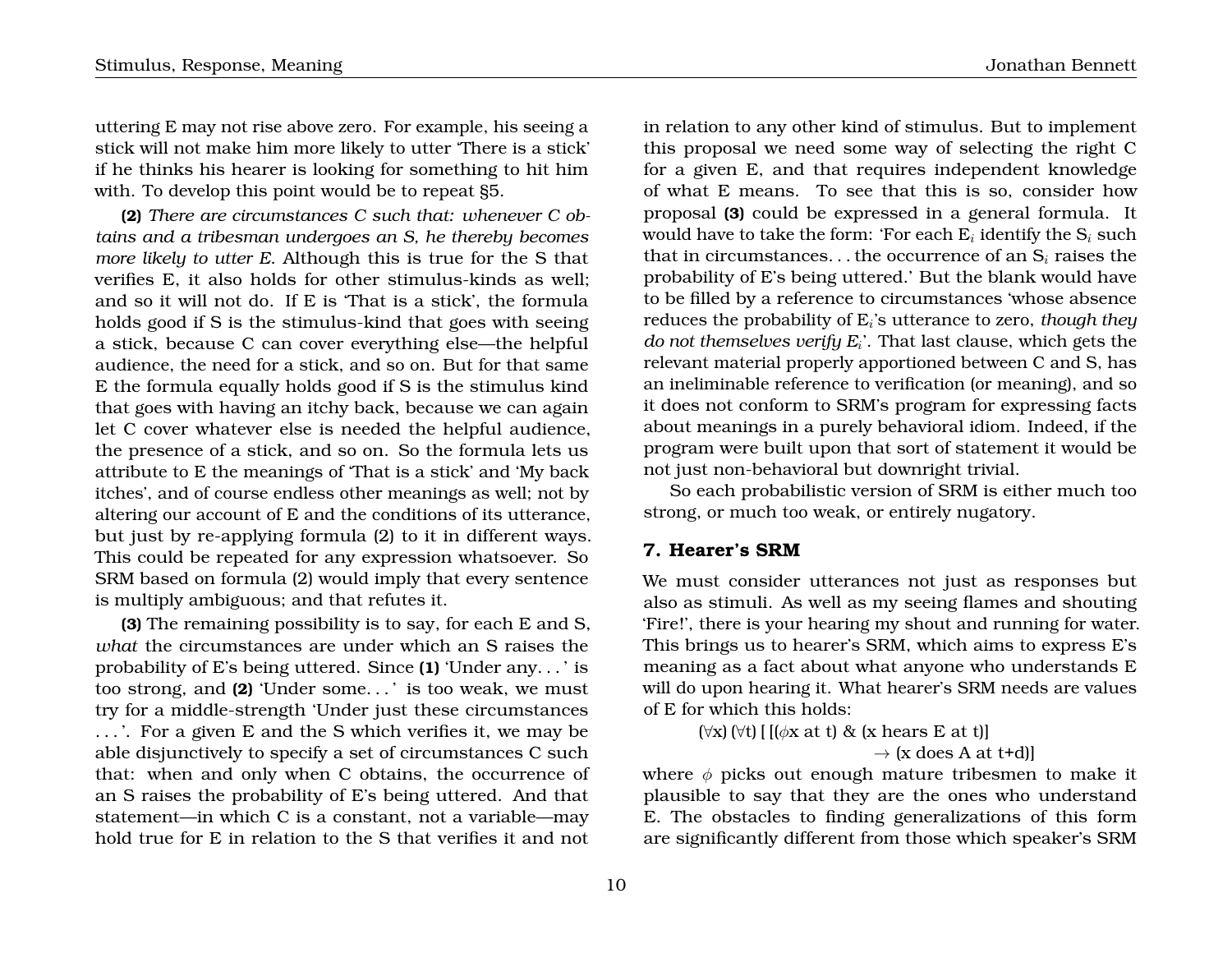encountered.

Speaker's SRM claims **(i)** that for certain values of E there are general truths of the form 'S *verifies* E', where S is a kind of stimulus, and proposes **(ii)** to express these in purely behavioral terms. Subject to certain idealizations, **(i)** is true; but speaker's SRM came to grief over its proposal **(ii)**. Now, hearer's SRM claims **(i)** that there are general truths of the form 'E *dictates* A', where A is a kind of action, and proposes **(ii)** to express these in purely behavioral terms. In this case, if **(i)** were true there might not be too much trouble over **(ii)**. Given that E dictates A (which means that doing A could count as 'acting on' E), it is not obviously absurd to say that in a suitably idealized situation every understanding hearer of E will do A.

At least it is not as absurd as what speaker's SRM must say to make good its proposal **(ii)**, namely that every competent speaker who undergoes an S will utter E. There are clear reasons for this difference. Speaker's SRM requires an injunction of the form: 'At every moment, utter every O sentence which is true at that moment', where O sentences are the ones to which speaker's SRM applies. But if the language is fairly rich in O sentences, this injunction cannot be obeyed. The world is the trigger, and it cannot be prevented from offering stimuli; so the only way to make it possible to obey the above injunction would be to impoverish the language. In contrast with this, the trigger for the hearer's response is always an utterance, and there is no special difficulty about reducing the number of utterances. To create a situation where every utterance can be acted upon, we need not impoverish the language, but have merely to restrain our use of it. So even if we have a rich repertoire of sentences of the sort to which hearer's SRM is to be applied (call them O\* sentences), we may be able to obey the injunction 'At every moment act upon every O\* sentence which you have

just heard.' Furthermore, there is a contrast in respect not just of possibility but also of desirability. There are reasons that might sanely be given for trying to bring it about that every uttered O\* sentence is acted upon, and so that might be a feature of an ideal linguistic situation; but what could possibly make it seem desirable that every true O sentence should be uttered?

So hearer's SRM may be able to make a case for its claim that hearers do whatever is dictated by what they hear. Where it runs into trouble is over its claim about expressions dictating kinds of action. A given utterance may dictate a certain action to a given hearer, in the sense that the performance of that action constituted, for that hearer at that time, acting upon what he heard, or doing what was dictated or indicated by what he heard. But hearer's SRM is about expressions, i.e. types of utterance-product; and my formula 'E dictates A' is really short-hand for 'Any utterance of E dictates an action of kind A to any understanding hearer'. There are no true generalizations of this kind for indicative values of E (imperatives will be discussed in §9). I now proceed to explain why.

## **8. Why hearer's SRM fails**

A particular uttering of E may dictate a certain action to a particular hearer. What does this 'dictating' depend upon?

It might depend upon special knowledge on the hearer's part—knowledge not shared by all other hearers. Let us set that aside, just as we earlier set aside S-S\* relationships which are not common knowledge throughout the tribe.

What action is dictated by the utterance of E must depend upon the hearer's 'circumstances'—meaning all the facts about his physical capacities, mental aptitudes, environment, and so on. What action is dictated to a hearer by 'Here comes a tiger' will depend whether he is young and armed or old and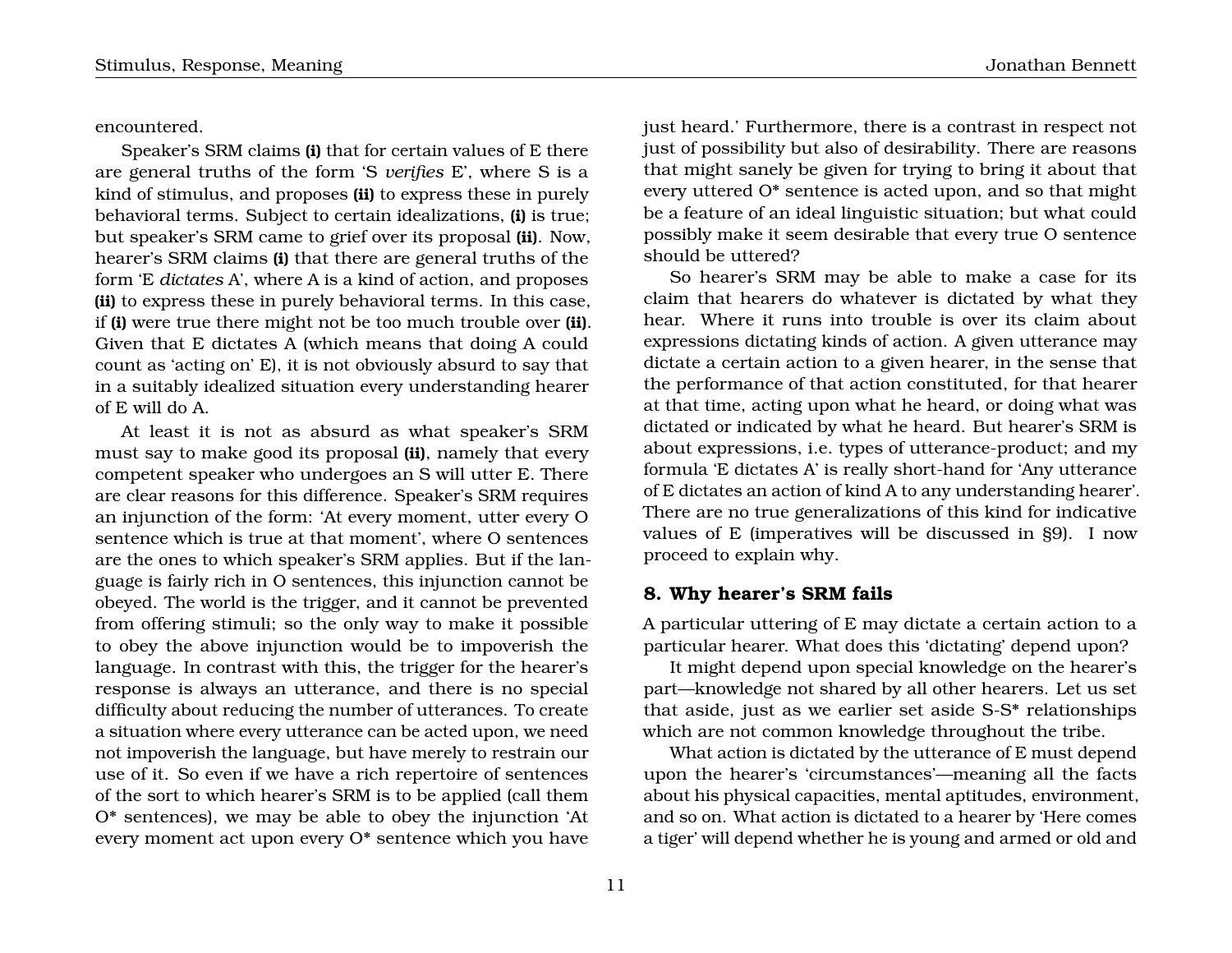unarmed, on whether there is a climbable tree within reach, and so on. There is no escape from this dependence on circumstances, for any utterance; and so any generalization about what E dictates is vulnerable to what I shall call circumstantial variation.

Still, we may be able to accommodate circumstantial variation within the 'single kind of action' which E is said to dictate. That is, we may be able to say something of the form 'E dictates A' by using an 'A' which has the form 'doing B if one is F, doing C if one is G, doing D if one is H, . . . ' and so on, through each relevantly different set of circumstances (F, G, H,  $\dots$ ) and each associated kind of action (B, C, D,  $\dots$ ). This procedure, which I have borrowed from Lewis, is not objectionable in principle. $<sup>1</sup>$ </sup>

But we cannot even discuss how it might work out in practice, because we have slid around a much larger obstacle that lies in the path of hearer's SRM. This is the following fact: If E is indicative, then its dictating the action A to a given hearer depends partly upon his 'value-system'—by which I mean his likes and dislikes, wants, approvals, ideals, revulsions and so forth.<sup>2</sup> This introduces a fresh range of variations—call them value-variations—over and above those due to differences in circumstances. For example, 'Here comes a goat' may dictate different actions to you and to me just because I like goat's milk and you want a goatskin rug. I suggested that we absorb circumstantial variation by taking each sentence to dictate a 'kind of action' specified by a disjunction in which each disjunct is a circumstance-action pair; but now we need a disjunction of triples, each comprising a value-system and a set of circumstances and an action. Another way of putting it: we need to list the relevant circumstance-action pairs for one value-system, and then

for another,. . . and so on through every relevantly different value-system.

This cannot be done. Suppose that we have a disjunctive account of the 'kind of action' that is always dictated by E for any hearer who has a certain value-system—mine, say. Then we can say: 'For anyone who has Bennett's value-system, hearing E dictates that he should do B if he is F, do C if he is G, . . . ' and so on. But we still could not specify all relevantly different value-systems just by ringing changes on mine; for a value-system might differ from mine in ways which demand the mention of circumstances which are not mentioned at all in stating how my value-system relates to E. Let E mean 'Here comes a tiger!', and suppose that the relevant facts about my value-system are that I put my own safety before everything else, other people's safety next, the pleasure of watching wild animals next; I do not like eating tigers; and I do not kill things for fun. (The oversimplified nature of this does not affect my present point.) Now, someone whose value-system differs from mine need not like killing for fun, or dislike watching wild animals, etc. The differences may rather be of this sort: he likes seeing tigers chase white men but not black men; he enjoys steaks from female tigers but not from male ones; he worships teeth taken from tigers killed during rainstorms; and so on. No limit can be set in advance to what value-variations there can be, and so the required list of value-circumstance-action triples cannot be constructed.

Lacking a list, we can fall back on a general characterization which trivializes the whole endeavor: what a hearing of E dictates to any hearer is the action which is suitable for someone with his value-system, in his circumstances, who has just heard E.

<sup>1</sup> D. K. Lewis, *Convention*, *op. cit*., p. 131.

<sup>2</sup> Ibid., pp. 160–161.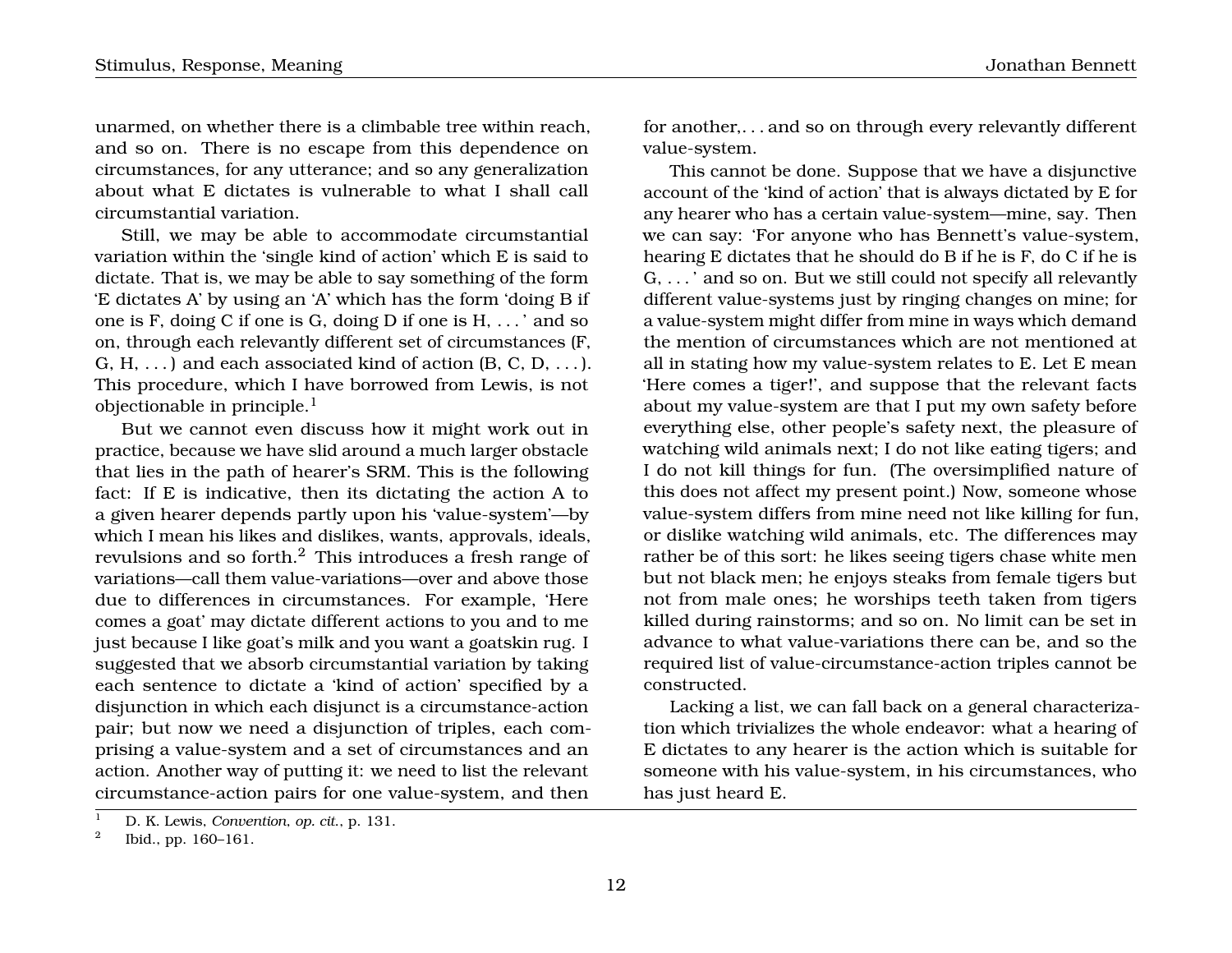The literature of hearer's SRM does lapse into triviality in just this way. Morris, for example, says that a 'sign' is whatever 'causes a disposition in some organism to respond under certain conditions'. $^{\rm l}$  I agree with Black that, according to this, 'Any stimulus which has some causal influence upon subsequent behaviour will. . . have to count as a sign.'<sup>2</sup> But there is also a different point, namely Morris's failure to specify the content of any one of these meaning-constituting 'dispositions'. He explains what dispositions are, and what it is for a sign to change its meaning by changing in respect of what dispositions it sets up in hearers. But he seems not to notice that he cannot state, even sketchily and with the help of copious idealizations and simplifications, the behavioral disposition which a given expression causes in any hearer. His account of what a disposition is does perhaps cover circumstantial variations: hearing E can be said to cause in hearers a disposition to do B if they are F, to do C if they are G, and so on; but the problem of value-variation is just overlooked.

It is not overlooked by Stevenson, who has a theory of meaning—a 'general theory of signs'—which has much in common with hearer's SRM.<sup>3</sup> Because of the problems of circumstantial variation, he comes to rest here : 'We must be content, then, to say that descriptive meaning is the disposition of a sign to affect cognition.' Because his primary commitment is not to a behavioral account of meaning (so that he is not a typical SRM theorist), he can afford to leave open the question of whether 'cognition' can in its turn be analyzed in terms of behavioral dispositions.

## **9. Speakers and hearers**

Most SRM theorists attend primarily to the speaker or primarily to the hearer. They sometimes imply that they accept both the disjuncts in SRM, but I can find no careful relating of the two to one another.

Bloomfield mentions both sides of the story, and then leans towards the speaker's:

In the causal sequence

speaker's situation  $\rightarrow$  speech  $\rightarrow$  hearer's response

the speaker's situation, as the earlier term, will usually present a simpler aspect than the hearer's response: therefore we usually discuss and define meanings in terms of a speaker's stimulus.<sup>4</sup>

I am baffled by the implication that what is earlier is usually simpler. Still, one might neglect the hearer just to reduce the amount on one's plate. Thus Stevenson chooses to 'consider meaning-situations entirely from the point of view of a hearer, neglecting any. . . speaker', but only, he says, so that things will be 'simplified'.<sup>5</sup> Someone who drops one side just for that reason presumably thinks that substantially the same results will be reached whichever side one tackles. That seems to be Bloomfield's view here:

> We have defined the meaning of a linguistic form as the situation in which the speaker utters it and the response which it calls forth in the hearer. The speaker's situation and the hearer's response are closely co-ordinated, thanks to the circumstance that every one of us learns to act indifferently as a speaker

<sup>1</sup> C. Morris, *Signs, Language and Behaviour*, *op. cit*., p. 10.

<sup>2</sup> M. Black, *Language and Philosophy*, *op. cit*., p. 176.

<sup>3</sup> Charles E. Stevenson, *Ethics and Language* (New Haven, 1944), p. 37. For next quotation see ibid., p. 67.

<sup>4</sup> L. Bloomfield, *Language*, op. cit., p. 138.

<sup>5</sup> C. Stevenson, *Ethics and Language*, *op. cit*., pp. 53–54.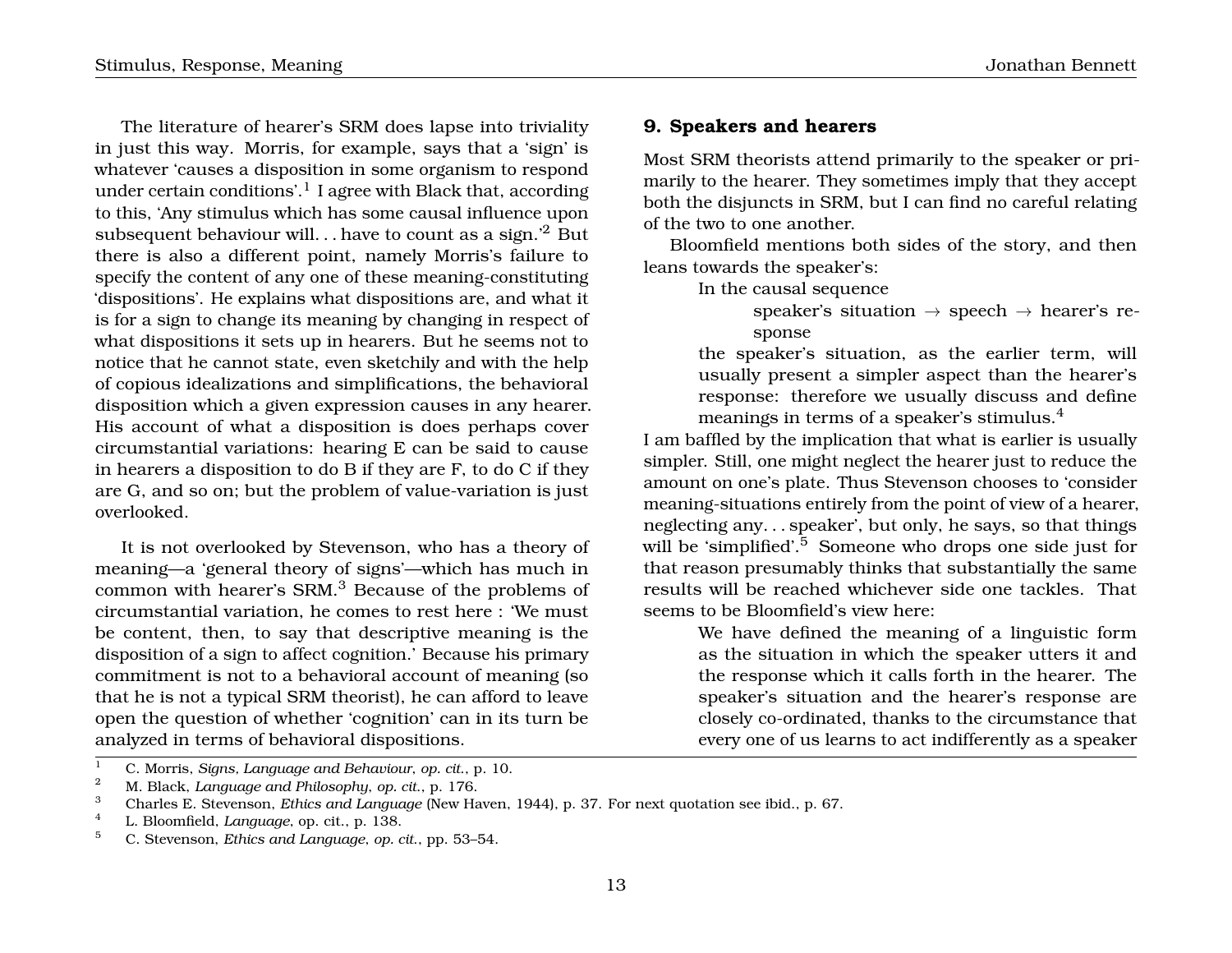## or as a hearer. $<sup>1</sup>$ </sup>

I do not see how that circumstance could explain that co-ordination. Anyway, I now proceed to show that there is a deep, structural reason why the co-ordination does not exist.

Hearer's SRM came to grief over value-variation. This affects indicative or fact-stating sentences, but not imperatives. A hearer's value-system affects whether he obeys a given command, but will not much affect what he counts as obedience to it. Understanding the command involves knowing which actions would constitute obedience to it and which would not; and values do not come into it. So, given an idealization according to which imperatives are always obeyed, the meaning of any imperative E could be expressed in the form 'Anyone who hears E does A', where A is some fairly unitary action-kind—fragmented by circumstantial variation, perhaps, but not by value-variation. (Here and elsewhere I ignore problems about hearing versus overhearing, and so on, trusting that the reader is also prepared to neglect the negligible.) So hearer's SRM does not collapse over imperatives as it does over indicatives. That helps to explain Stevenson's penchant for hearer's SRM; for he was concerned with moral judgments and in general with utterances having 'emotive meaning', and these are like imperatives in the relevant respect.

With the difference between imperatives and indicatives in mind, let us look back at the speaker's side of the linguistic transaction. When I spoke of stimuli which 'verify' an utterance, I implied that the utterance is not imperative, for imperatives cannot be verified because they cannot be true. Still, there is something we can say which covers imperatives as well as indicatives. We can say that something (a stimulus,

or more liberally a speaker's situation) makes a given utterance suitable or appropriate or fitting—with truth being the kind of fittingness that indicatives have. Now, the question of whether an indicative utterance fits the speaker's situation does not depend upon one's value-system. 'The door is shut' fits all situations where the door is shut, and no others; and values are irrelevant. But whether a given imperative fits the speaker's situation may depend upon his value-system. Not always, because an imperative must be judged unfitting in a situation where it cannot be obeyed—e.g. 'Shut the door!' where the door is already shut. But value-systems play a part over a wide area. For example: I rightly judge that my situation makes 'Shut the door!' a good or suitable thing to say, whereas you in that situation would rightly regard it as quite unsuitable, counter-indicated; because you like traffic-noises and I dislike them.

The two preceding paragraphs yield a theorem. For indicatives, value-systems help to relate utterance to subsequent action, but not to relate situation to utterance; while for imperatives the case is precisely reversed—value-systems help to relate situation to utterance, but not to relate utterance to subsequent action. (As already noted, values affect obedience but not what counts as obedience.)

For neither kind of sentence, therefore, can the facts of the form 'S makes E fitting' be mapped onto those of the form 'E dictates A'. Indicatives have a value-complication on the right-hand side but not the. left, while imperatives have one on the left but not on the right. Quite apart from the separate difficulties encountered by speaker's and by hearer's SRM, therefore, the supposed correlation between them *cannot* exist.

<sup>1</sup> L. Bloomfield, *loc. cit*.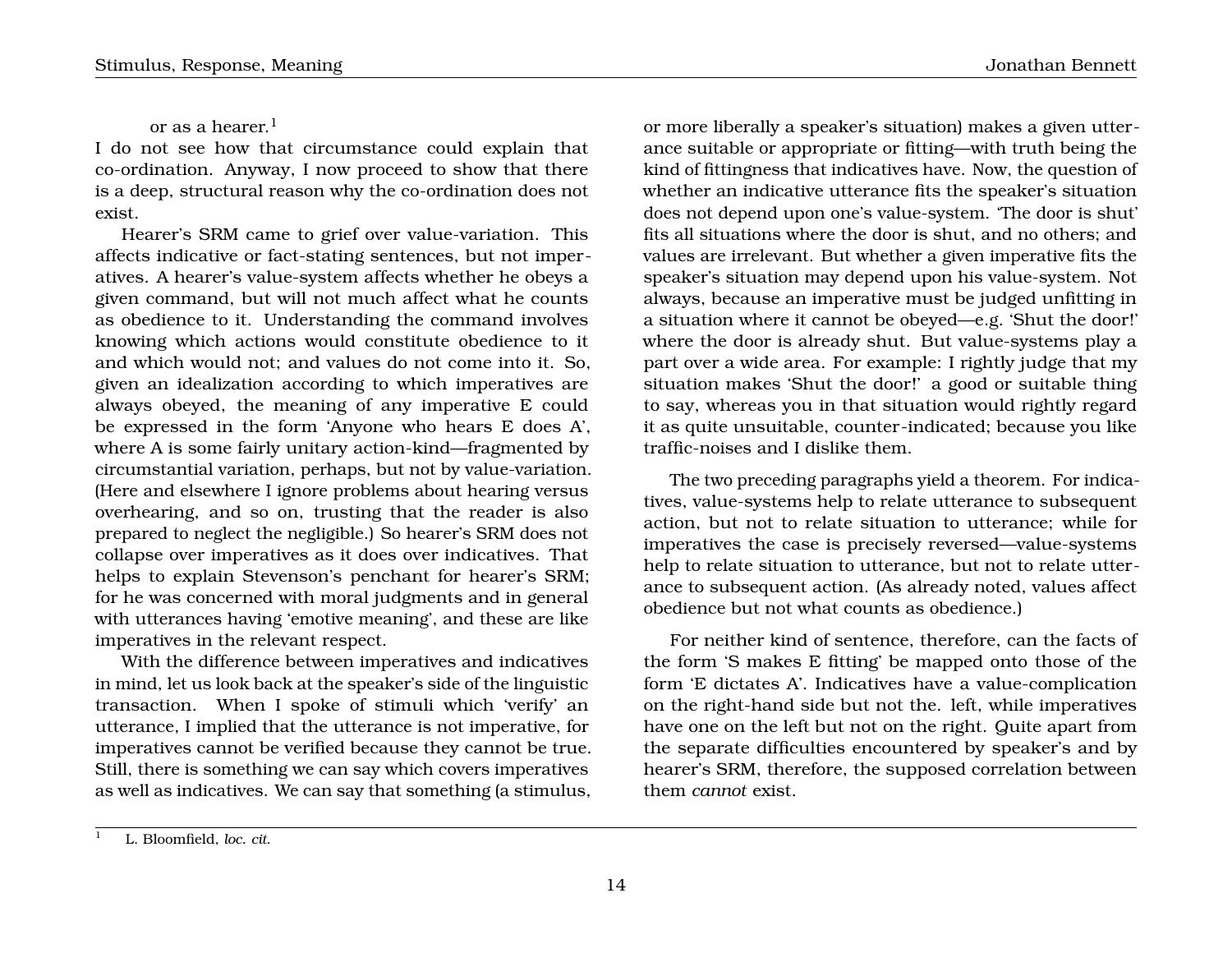## **Part II**

## **10. Why SR looks good for meaning-theory**

The concepts of stimulus and response belong to a body of experiment and theory in psychology, and SRM is one attempt to apply that theory to questions about meaning. The attempt failed, for rather abstract reasons, but that does not imply that stimulus-response could not be made helpful to meaning-theory in some other way.

The desire to use 'stimulus' and 'response' in one's theory of meaning is not a mere perversity. There are reasons for it. These will have force on1y for those who want an account of meaning which (a) gives primacy to cases where a speaker describes the external world on the basis of his experiences, and (b) stresses the notion of linguistic behaviour. I shall not discuss those emphases here, beyond remarking that I favor them and agree with Quine that they are inter-connected: 'The externalizing of empiricism begets. . . a behaviorizing of meaning.'<sup>1</sup>

To appreciate the attractions of stimulus-response as an instrument for explaining linguistic behaviour, one must attend to the phenomenon of *conditioning*. This is a process whereby an organism may be caused to have a certain S-R pattern in its behaviour, i.e. to be disposed whenever it undergoes an S to make an R. Described as abstractly as possible, it goes as follows. Initially, an S's occurring in organism x does not affect the probability of x's then making an R. But there may be a kind K of event which is reinforcing with respect to x, S, and R, in the following sense. If x makes an R just after an S occurs in it, and a K occurs just after that, then the next S that occurs in x will raise the probability

of x's then making an R; and the oftener the S-R-K sequence occurs, the greater the amount by which every subsequent S raises the probability of an R shortly thereafter, up to the limit where every S in x is followed by an R.

For example, a dog hears 'Sit!' (S), and just happens to sit (R), and is then given sugar (K); so the next time it hears 'Sit!' this raises slightly the probability that it will then sit; and the oftener this S-R-K sequence occurs in the dog's history, the nearer it will come to sitting whenever it hears 'Sit!'

Conditioning could be the work of non-sentient nature, but sometimes there is a person who applies the K reinforcements to the organism because he wants the organism to become disposed to make an R whenever it undergoes an S. It is arguable that in such a case the organism is *taught* to make an R whenever it undergoes an S, which suggests that S-R theory might yield a theory about language-teaching. It is evidently true that each person's linguistic behaviour results partly from social pressures and interventions, i.e. that 'language skills' are 'socially mediated'; $^2$  and the claim that utterances are conditioned responses to stimuli constitutes a theory about the nature of the social mediation, i.e. an account of how older tribesmen bring younger tribesmen linguistically into line. This account, furthermore, is not altogether implausible. Insofar as language-learning involves rewards and punishments, inducements and counterinducements, chance, experiment, rote, and so on, some provision is made for all these in the theory of conditioning.

At the same time, even if a given S-R behavioral pattern is acquired through deliberate conditioning, behaviour in

<sup>1</sup> W. V. Quine, 'Philosophical Progress in Language Theory', *Metaphilosophy*, vol. 1 (1970), p. 8.

<sup>2</sup> Roger W. Brown and Don E. Dulaney, 'A Stimulus-Response Analysis of Language and Meaning' in *Language, Thought, and Culture*, ed. by Paul Henle (Ann Arbor, 1965), p. 73.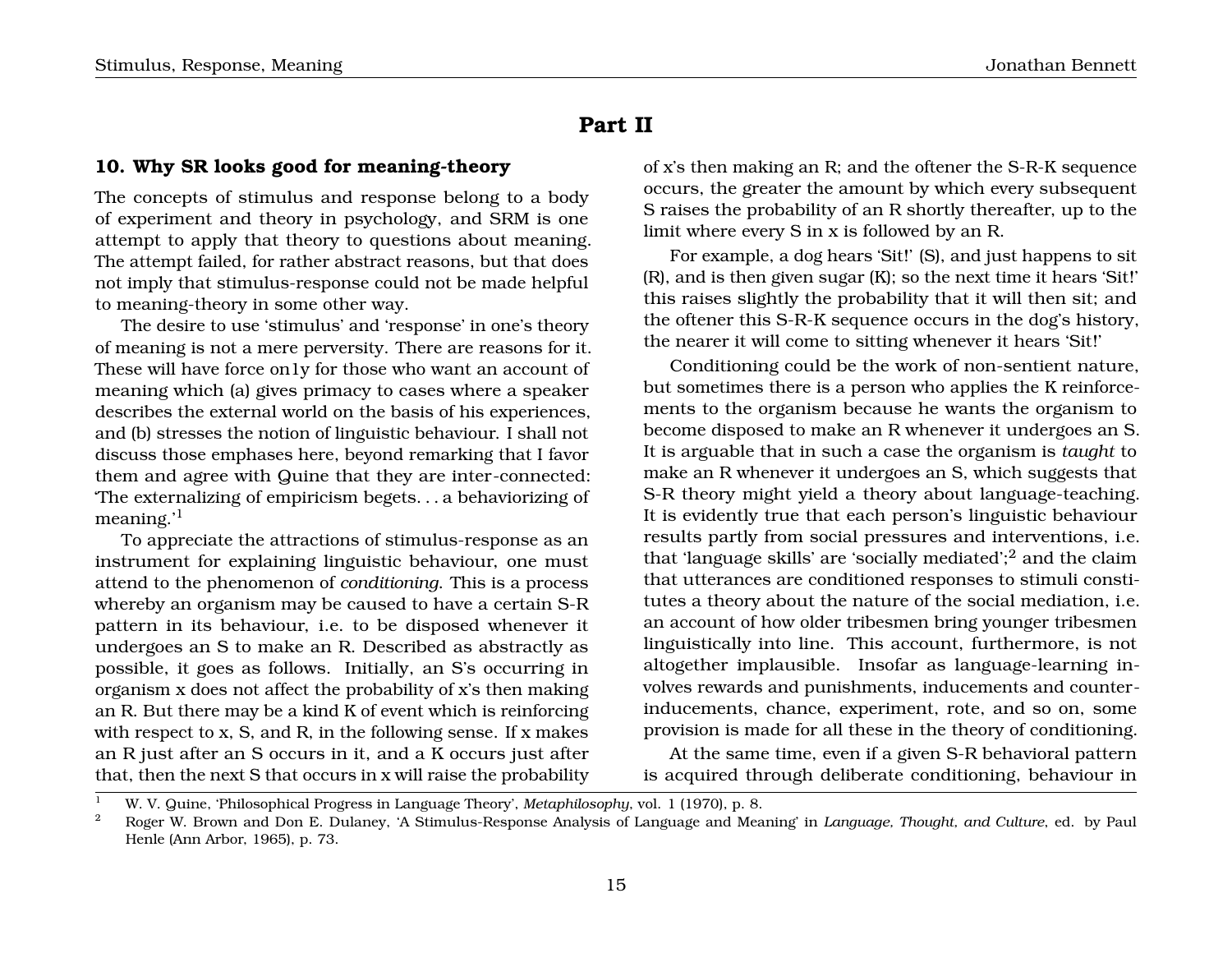accordance with it can still be seen as fully causally explicable. In organism x, the occurrence of an S causes the making of an R, even if it is through conditioning (teaching) that x has come to be so constituted that an S will cause it to make an R. This has the same simple, familiar logic as boiling something to make it brittle, i.e. causing it to be such that its being struck will cause it to break.

If linguistic behaviour consists in conditioned responses to stimuli, then we have a way of representing it as both biological and social, both natural and artificial, both caused and learned; and these two aspects will not be in tension with one another, but will both flow smoothly from a single, unified theory of linguistic behaviour.

The foregoing basis for interest in S-R as a tool in the philosophy of language has involved only the view that linguistic behaviour consists in conditioned responses to stimuli (and it could be amplified by similar attractions in the idea that someone who acts upon what he hears said is also responding to stimuli). But there is a further service that S-R might render, if we could go a step further and say that the meaning of E is somehow determined by the kinds of stimulus to which E is a proper or permissible response.

It arises from a problem which has been classically stated by K. R. Popper:

> If the statements of science are not to be accepted dogmatically, we must be able to justify them. If we demand justification by reasoned argument, in the logical sense, then we are committed to the view that *statements can be justified only by statements*. The demand that all statements are to be logically justified. . . is therefore bound to lead to an infinite regress. Now, if we wish to avoid the danger of

dogmatism as well as an infinite regress, then it seems as if we could have recourse only to psychologism, i.e. the doctrine that statements can be justified not only by statements but also by perceptual experience.<sup>1</sup>

Faced with this choice—dogmatism, infinite regress, psychologism—Popper opts for a dogmatism which he finds harmless because it is a matter of practice but not principle, *and* an infinite regress which he does not mind because it is a matter of principle and not practice:

> The basic statements at which we stop. . . have admittedly the character of dogmas, but only in so far as we may desist from justifying them further by further arguments (or by further tests). But this kind of dogmatism is innocuous since, should the need arise, these statements can easily be tested further. I admit that this. . . makes the chain of deduction in principle infinite. But this 'infinite regress' is also innocuous since in our theory there is no question of trying to prove any statements by means of it. (p. 105.)

Popper rejects 'psychologism' altogether, allowing statements to be justified only by statements and never by experience. His position is not that experiences *cannot justify but can falsify* statements. Rather he is saying that experiences *cannot justify or falsify* statements or have any bearing on their reasonableness, tenability, or anything of that sort:

> The decision to accept a basic statement. . . is causally connected with our perceptual experiences. But we do not attempt to justify basic statements by these experiences. Experiences can motivate a decision and hence an acceptance or rejection of a statement, but a basic statement cannot be justified by them—no more than by thumping the table. (still p. 105)

<sup>1</sup> Karl R. Popper, *The Logic of Scientific Discovery* (London 1959) pp.93–94.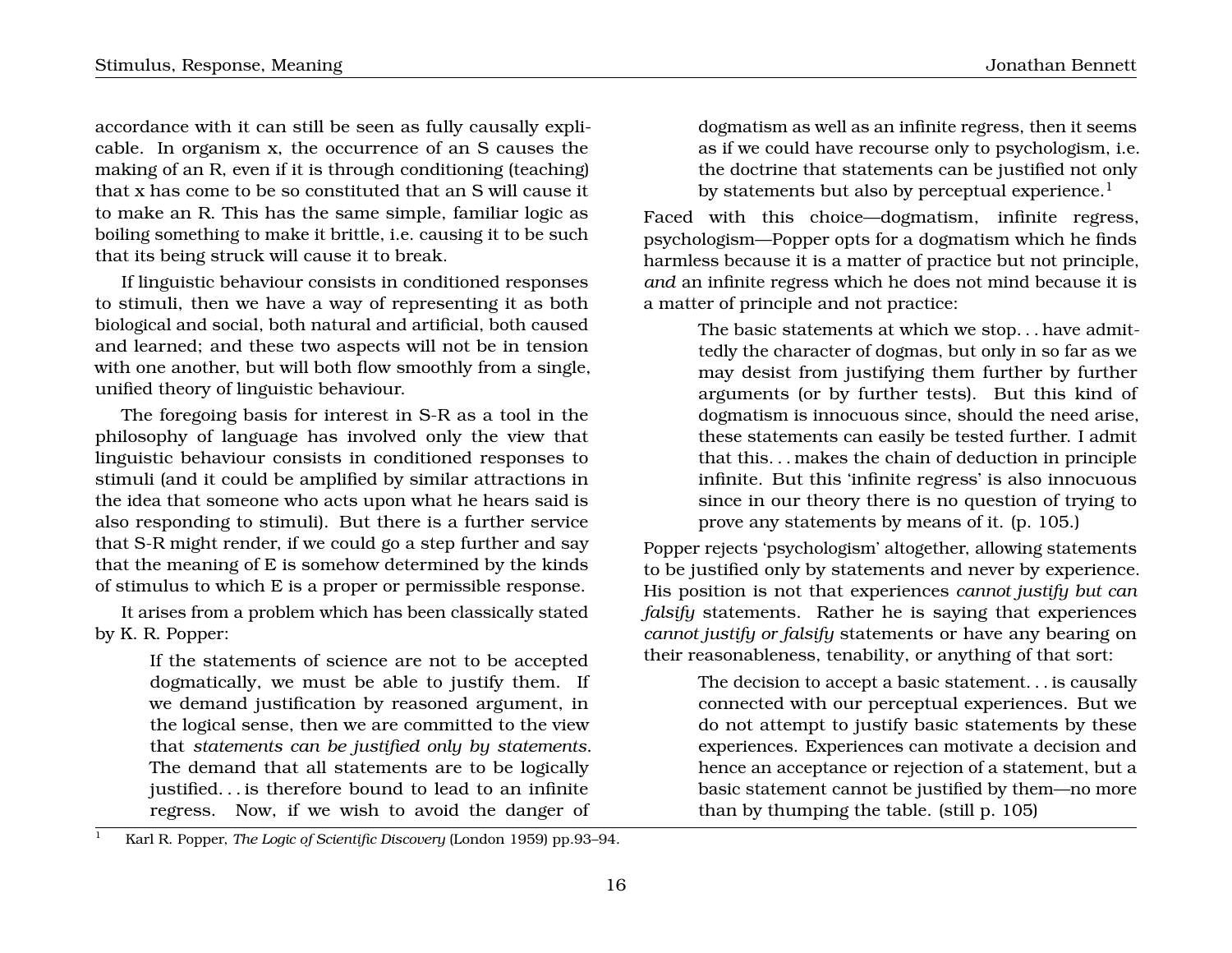Granted, experiences can act causally on (motivate) linguistic behaviour and thus on statement-acceptance. But it seems perverse to deny that they also have a justificatory or accusatory relationship to statements—as Popper himself implies, indeed, in his remark about 'justifying them. . . by further tests'.

Still, one can sympathize with a philosopher's making that apparently perverse denial. It is natural to assume that anyone's linguistic behaviour can be causally explained, at least in part, and that the explanation will involve his experience. In this limited sense, then, one assumes that there is a causal relationship between experiences and statements. But if there is also a justificatory one, then we have a hard problem about how the two relationships are related to one another—a problem about how causes can leave room for verifications.

Now, suppose that we have some way of explaining meanings in terms of utterances' roles as responses. To keep things simple, suppose that we have, specifically, the doctrine I call speaker's SRM. If the mark of someone's understanding E is his uttering it whenever he undergoes an S, then S is the kind of experience that verifies E or makes it correct or permissible to utter E. But in a suitably conditioned speaker, according to SRM, the occurrence of an S also causes the uttering of E. So what SRM offers is a *prima facie* solution to the problem of how experiences can relate to statements both causally and by way of verification and falsification. Since SRM is dead, this does not matter much; but it is important that the same kind of solution to the problem might be offered by any theory in which the meanings of expressions were stated in terms of their roles as responses to stimuli.

The vitality of the problem can be seen from the way it arises in the context of Quine's epistemology.<sup>1</sup> Quine represents a body of accepted sentences as a globe immersed in experience; and pressures from the outside are transmitted inwards, the distance and route of transmission depending upon factors which Quine has explained. That much is fairly well understood. But how do pressures pass through the surface of the globe? When one starts thinking about them from inside the globe, one approaches the surface asymptotically, always interposing one more sentence between oneself and the non-linguistic world. (Popper would probably replace 'justify by further tests' by 'justify by further reports of tests'.) Approaching the surface from the outside, on the other hand, one tends to reach it with purely causal pressures: this experience will—as a matter of biology, not logic—dispose him to behave thus and so with regard to that sentence. From the inside we do not reach experience, and from the outside we give experience an executive but not a judicial role. Our need might be met by an SR theory of meaning, for such a theory could represent beliefs or statement-acceptances or linguistic acts as being justified (not just caused) by experiences (not just statements about them). SRM might have rendered this service if it had not fallen at the first hurdle.

Although Quine is no adherent of SRM, he does use the notions of stimulus and response in the philosophy of language. There is some evidence that he values those notions partly because they may solve the problem presented in this section.

<sup>1</sup> W. V. Quine, 'Two Dogmas of Empiricism' in *From a Logical Point of View* (Cambridge, Mass., 1953).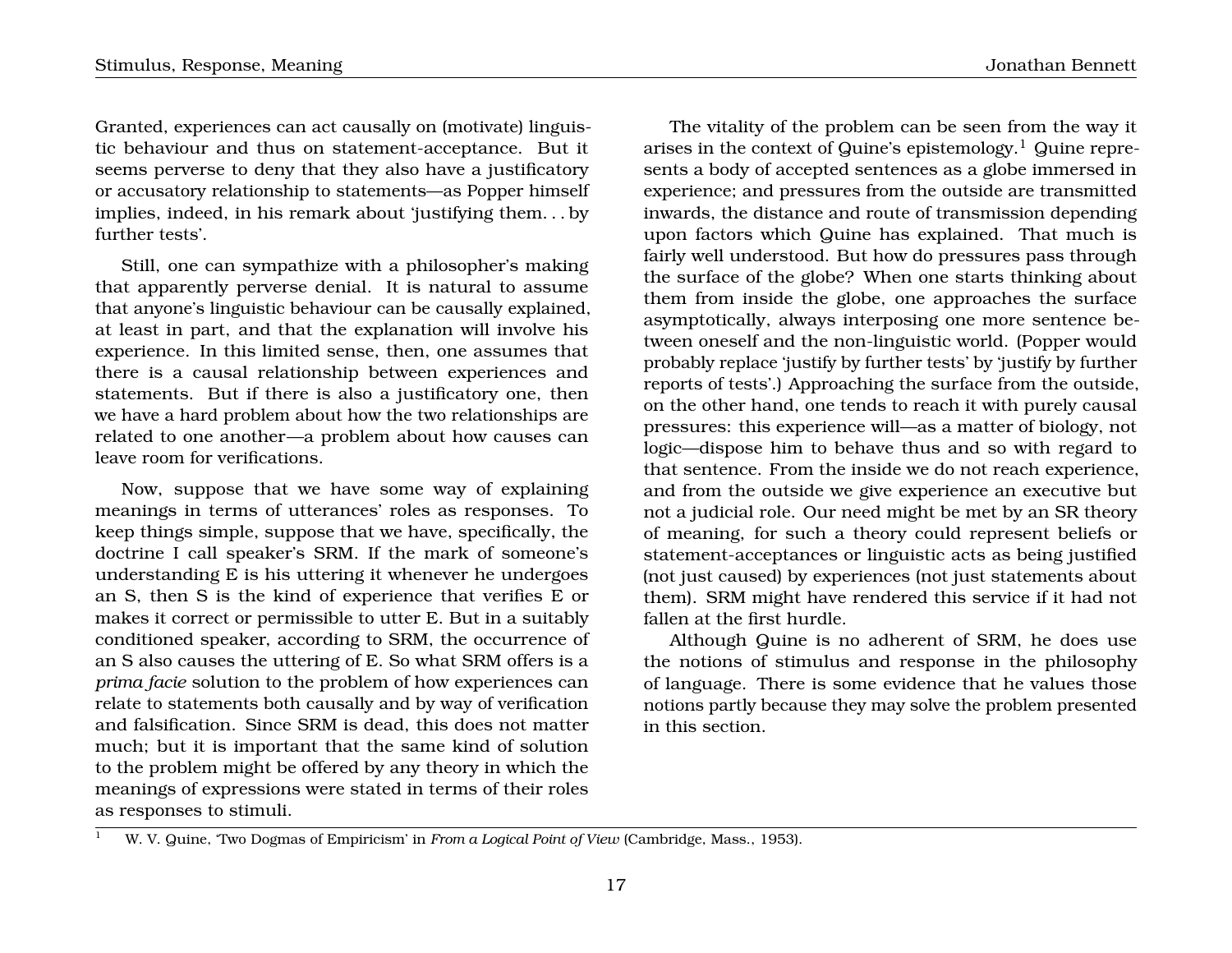## **11. Two dangers**

I mentioned in §1 that some writers have wanted to base an account of all the meanings in a language on an initial S-R account of the meanings of some favored set of expressions. This second stage of the program would need care and ingenuity, especially in view of the fact that most sentences have meanings which obviously could not be directly described in S-R terms because they are obviously not semantically related to the circumstances in which they are uttered. As Chomsky remarks, 'A minute amount of verbal behaviour, outside the nursery, consists of such remarks as *This is red* and *There is a man*.'<sup>1</sup> He notes that an S-R theorist might say that any utterance may be a response to a purely private stimulus—an S with no associated S\*. But that claim could not help to preserve the view (which Chomsky is not considering) that the meaning of what is uttered is defined by the kind of stimulus to which it is a response; for any stimulus which is to define or determine a meaning must be (systematically related to something which is) accessible to the casual observer or language-teacher.

So even if we had an S-R account of the meanings of a core of sentences, it is not obvious how this could be parlayed into an account of all the meanings in a language. Bloomfield tries to acknowledge the problem:

> People very often utter a word like *apple* when no apple at all is present. We may call this *displaced speech*. The frequency and importance of displaced speech is obvious. We recall the infant 'asking for' his doll. . . . In other ways, too, we utter linguistic forms when the typical stimulus is absent.... Lying, irony,

jesting, poetry, narrative fiction. . . The displaced uses of speech are derived in fairly uniform ways from its primary value, and require no special discussion.<sup>2</sup>

Bloomfield must have under-estimated the 'frequency and importance' of the phenomenon he here declines to discuss. The contrast of 'displaced' with 'primary' suggests a peripheral use of language, as does the choice of such examples as lying, irony and jokes, rather than physics, history, and gossip.

As for the phrase 'derived in fairly uniform ways'—that seems to be mere bluster. Bloomfield implies that his 'second stage' problem, of deriving a general account of meanings from his initial S-R account of some meanings, has been solved or at least is clearly soluble. That is just false.

Quine's application of stimulus-response to meaningtheory is not open to criticism on this score. He envisages giving an S-R account (to be described in §12) of the meanings of a core of 'observation sentences', and then using these as a check on 'analytical hypotheses' through which meanings are to be assigned to all other sentences. There is no suggestion that the notions of stimulus and response can be directly applied to every sentence, nor does Quine share Bloomfield's naive optimism about how the S-R core of sentences relates to all the others. On the contrary, Quine defends a kind of scepticism about the very notion of meaning except in application to 'observation sentences', maintaining that an inevitable 'indeterminacy' besets any attempt to assign meanings to all the sentences in a language.<sup>3</sup> His basis for this includes an insight into how very complex and unstraightforward are the explanatory routes from an account of the meanings of observation sentences through

<sup>1</sup> N. Chomsky in *The Structure of Language*, ed. by Fodor and Katz, *op. cit*., pp. 570–571; see Jonathan Bennett, *Rationality* (London, 1964), pp. 83–84.

<sup>2</sup> L. Bloomfield, *Language*, *op. cit*., pp. 141–142.

<sup>3</sup> W. V. Quine, *Word and Object*, *op. cit*., §§15–16.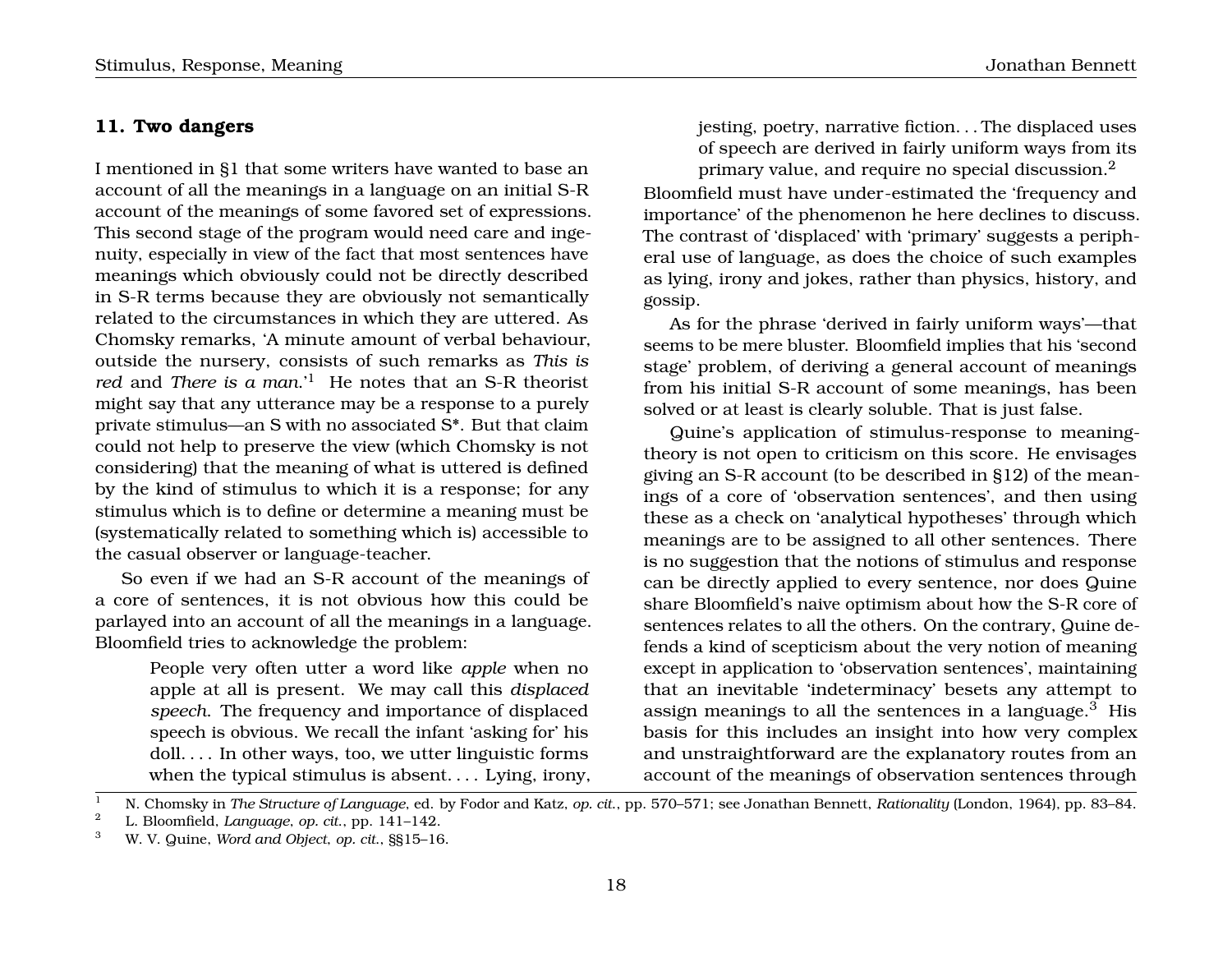to any account of the other meanings in the language. This 'indeterminacy' thesis, whether or not it is true, at least shows how free Quine's work is from one kind of inadequacy which is common in S-R theorizing about meaning.

In the quoted passage, Bloomfield sets the problem up wrongly, in a manner which involves the second 'danger' I want to discuss in this section. Specifically, he focuses the problem on words rather than sentences. I have taken SRM to be addressed to expressions which are like sentences in that the uttering of them is saying something. The troubles that hearer's SRM encounters if it starts with words rather than sentences are well analyzed by Black.<sup>1</sup> But speaker's SRM also collapses instantly unless it starts with something like sentences.

I am sure that any attempt to bring stimulus-response theory to bear upon questions of meaning would have to be addressed in the first instance to sentences rather than to words. But I do not offer that as a criticism—quite the contrary. Most philosophers of language now agree that sentence-meaning is primary, in the sense that to explain what it is for a word to have meaning one must refer to the word's contribution to the meanings of sentences containing it. Any S-R meaning-theory, I conjecture, must further contend that sentence-meaning could come first in the order of teaching, learning, translating—so that the translation of a language might begin by assigning meanings to whole sentences in it. I believe that this further contention is

true. Of course we usually understand sentences through understanding their constituent words, which explains 'the fact—which is of the essence of language—that we can understand new sentences which we have never heard before.<sup>2</sup> But there is no conflict here, for the order of understanding could be: some sentences, then all words plus syntax, then the remaining infinity of sentences.

On this point SRM theorists have usually done badly.<sup>3</sup> Speaker's SRM has not visibly crumbled in their hands, as a result, only because they have conflated words with unstructured sentences. Osgood, for example, bases his whole theory of language on 'the acquisition of object labels':

> The adult holds up. . . a doll within the child's field of vision and says 'doll'; the child (ideally) makes an imitative approximation. . . and reaches for the object; the parent. . . immediately applies. . . rewards. In theoretical terms the visual cues from the object are being conditioned to the correct vocal response. The final step in labeling. . . is making the correct vocal response to the object as a stimulus without needing an adult model.<sup>4</sup>

Parts of Osgood's discussion show that this child is supposed to be acquiring 'doll', a *word to be used in* 'This is a doll' and other sentences; $5$  but the passage is tolerable only if the child is seen as acquiring 'Doll !', a *sentence which means the same as* 'This is a doll'. Similar examples abound in the literature.<sup>6</sup>

<sup>1</sup> M. Black, *Language and Philosophy*, *op. cit*., pp. 174–175, 205–206.

<sup>&</sup>lt;sup>2</sup> Michael Dummett, 'Nominalism', *The Philosophical Review* vol. 65 (1956) p. 492.

<sup>3</sup> See C. Morris, *Signs, Language and Behaviour*, *op. cit*., pp. 15–27 (re 'sign of food' ); C. K. Ogden and I. A. Richards, *The Meaning of Meaning* (London 1923), pp. 14 ff., 404; Skinner, *Verbal Behavior*, *op. cit*., pp. 19–21.

<sup>4</sup> Charles E. Osgood, *Method and Theory in Experimental Psychology* (New York, 1953), pp. 688–689.

 $5$  C. E. Osgood, *op. cit.*, pp. 690 ff. (re 'hammer').

<sup>6</sup> L. Bloomfield, *Language*, *op. cit*., pp. 139–140; R. W. Brown and D. E . Dulaney, 'A Stimulus-Response Analysis of Language and Meaning', *op. cit*., pp. 67–68; Roger Brown, *Words and Things* (New York, 1958), pp. 7–9; Theodore Thass-Thienemann, *Symbolic Behaviour* (New York, 1968), pp. 17–20.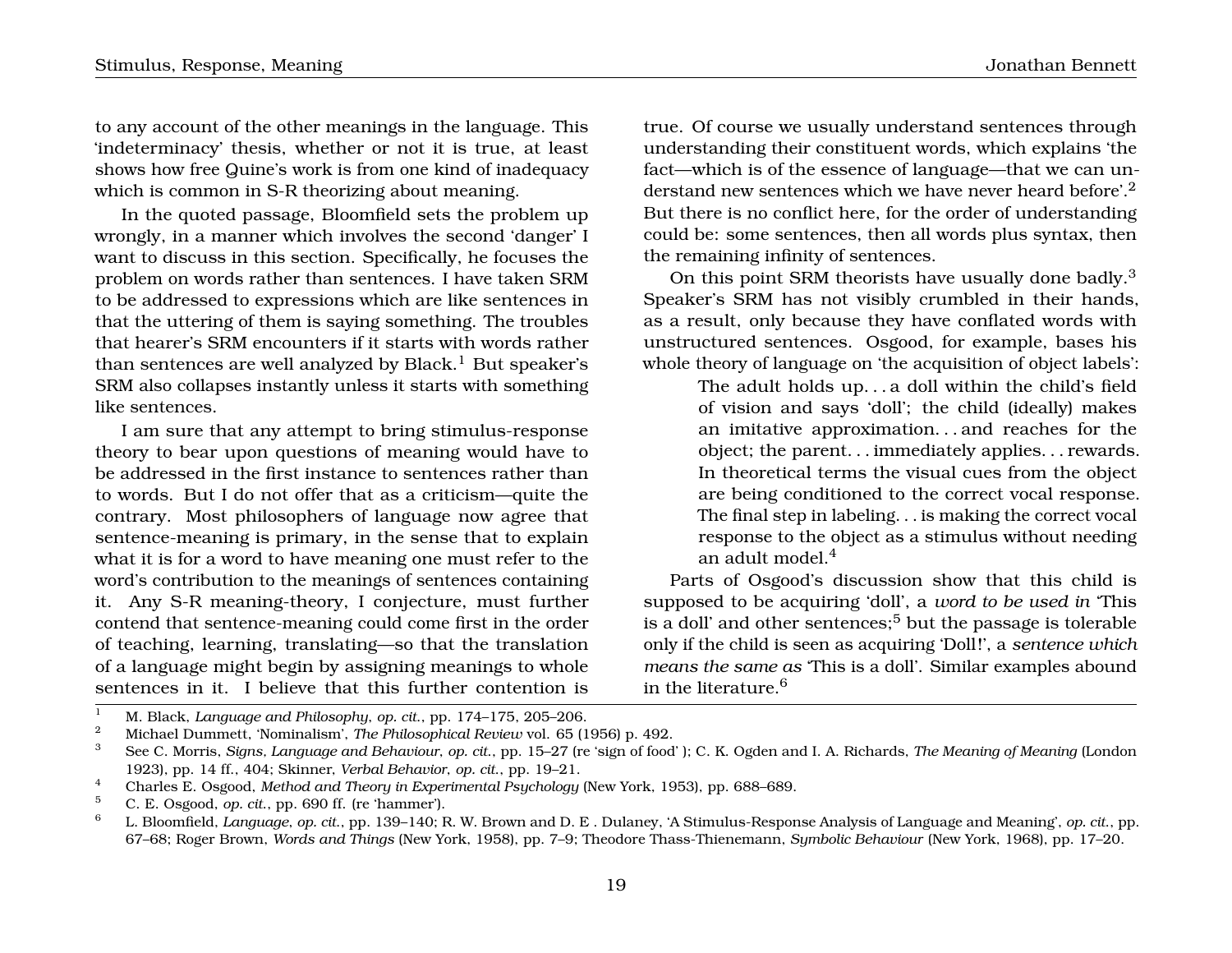Quine is again in the clear. He carefully distinguishes unstructured sentences from words, starting with the former and introducing the latter through 'analytical hypotheses'.<sup>1</sup> Yet Katz, speaking of 'stimulus-response theories of meaning such as. . . Quine's, says: 'The basic idea underlying each of these conceptions of meaning would limit a semantic component to the task of trying to state the meanings of words individually.'<sup>2</sup> By this remark Katz achieves something which is rare even in the grey world of philosophical controversy—a perfect injustice, a precise reversal of the truth.

#### **12. Quine: Answers as responses**

In my final three sections I present and comment upon Quine's use of the notions of stimulus and response in meaning-theory. Quine has generously helped me with these sections, but no doubt he would still disagree with them.

It is worth repeating that the basic relationship between S and E that a theory of meaning has to capture is: *the occurrence of an S is what makes it correct or permissible to utter E*. Quine offers to express this in behavioral terms, without using 'correct' or the like, as follows: *If a tribesman is asked 'E?', he answers affirmatively if an S has just occurred and negatively otherwise*. (To ask him 'E?' is to put E to him interrogatively.) This has the general stimulus-response form—it says that in such and such conditions the tribesman *will* utter so and so. But it does not try to define E's meaning through its role as a response, but rather through its role as part of a stimulus; and *a fortiori* it does not imply that anyone's understanding E is manifested in his uttering it whenever he could truthfully do so; and so it does not collapse as speaker's SRM does.

Quine's 'behavioral approximation' to 'the notion of confirmatory and disconfirmatory experiences' (p. 64) is not in fact purely behavioral. We have to recognize tribal assent and dissent, as Quine remarks (pp. 29–30), and also tribal interrogatives—which could be tricky because it could depend not on intonation but purely on grammatical transformations. Also, will the interrogated tribesman answer truthfully? We can fairly pretend that he will not lie or stay silent out of malice or sulkiness.<sup>3</sup> But suppose he sees that the linguist's questions cannot be asked for the usual purpose of gathering information about cabbages and rabbits etc., but does not guess what their unusual purpose is? In that case, the questions will not be 'pretty sure to elicit' answers (Quine, p. 17.), and it is not clear that legitimate idealizations can take care of this possibility. (Quine approaches this last point when he says: 'The native may dissent from "Gavagai" in plain sight of the rabbit's ears, because the rabbit is in no position for shooting: he has misjudged the linguist's motive for asking "Gavagai?".' (p. 39) But this native has surely misjudged a meaning rather than a motive.)

So Quine's query device works for a given language only if assent and dissent and interrogatives are identified early, and speakers submit cooperatively to interrogation by linguists. So the device might fail.

There is, however, a more important limitation on the query device. I contend that we can easily imagine a language L such that: L resembles actual natural languages in all its main aspects, and raises all the basic problems actual languages raise; but the query device is absolutely inapplicable to L because L has no means for asking and

<sup>1</sup> W. V. Quine, *Word and Object*, *op. cit*., pp. 69–72.

<sup>&</sup>lt;sup>2</sup> Jerrold J. Katz, *The Philosophy of Language* (New York and London, 1966), pp. 313–314.

<sup>3</sup> See p. Ziff. 'A Response to 'Stimulus Meaning', *op. cit*., p. 71.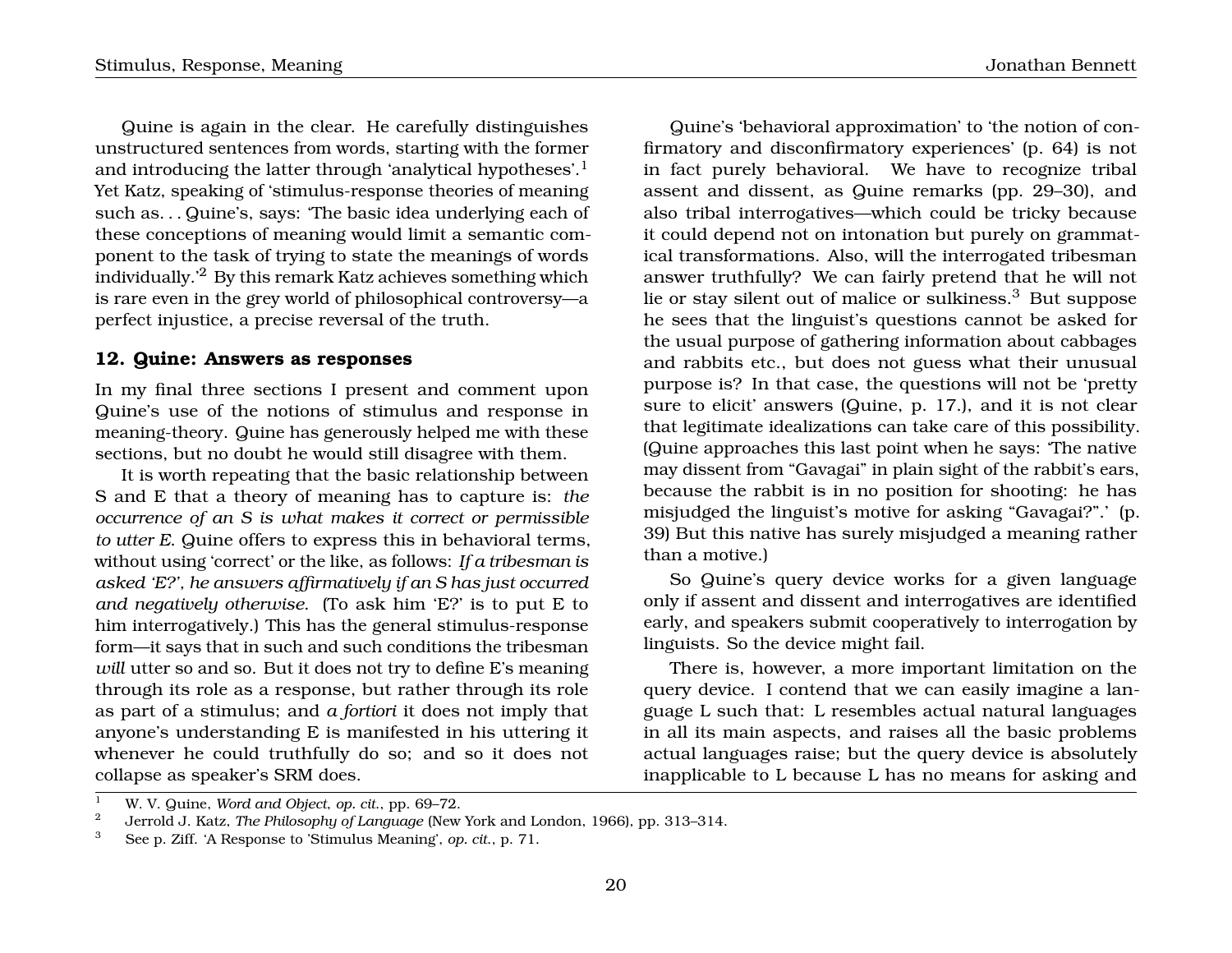answering 'whether' questions—there just is not any way of putting expressions to the L-speakers interrogatively.

I submit, then, that Quine's query device cannot solve any problems about language as such, for example, the one about how experience can bear upon language semantically as well as causally. This may make the query device inadequate for the work Quine wants it to do. Consider, for example, his account of what an 'observation sentence' is. Informally, an observation sentence is one whose truth-value can be read off from the experiential content of the speaker's situation without special background knowledge. Quine offers to 'clean up' this notion by defining it through the query device (pp. 42–43). This is fine; but one hopes that the notion of an observation sentence can also be 'rendered respectable' without relying on 'whether' questions. That notion is involved in explaining and defending Quine's thesis about the indeterminacy of radical translation of *any* language; and so some limitation on Quine's intentions seems to be implied by the fact that there could be natural languages to which the query device could not be applied.

This point can be generalized. Quine can adduce the answering of 'Whether' questions as refuting Ziff's claim that there are no viable regularities of the form 'If  $\alpha$  is the case, then a speaker does  $\beta$ '. (From now on I shall use 'S  $\rightarrow$  E generalization' to cover any report of such a regularity. The special constraints I put on the phrase in §4 are now dropped.) Indeed, one can generate examples of such regularities at will, by describing values of S which combine physical torture with demands that E be uttered: for many values of E, such means will work almost infallibly for anyone who understands what is being demanded. The vital point about such examples is not that in them S involves

torture, but that in them S involves language, in the form of a demand or request that something be done. I conjecture that we cannot make trouble for Ziff's claim except through examples having that special feature, namely an S which involves language; and that any use of language which served this purpose would be theoretically dispensable in the way 'whether' questions are, so that a language might easily lack the means for it while still resembling natural languages in all its main features. If that is right, then Ziff's claim is as good as true from the standpoint of the most general problems in the philosophy of language.

## **13. Quine: Learning and theories**

The view that linguistic performances are conditioned responses to stimuli yields a plausible account of some early episodes in language-learning. This is clearly part of the service that Quine expects stimulus-response to render. He says:

> Words mean only as their use in sentences is conditioned to sensory stimuli, verbal and otherwise. Any realistic theory of evidence must be inseparable from the psychology of stimulus and response, applied to sentences (p. 17).

And also:

Conditioned response does retain a key role in language-learning. It is the entering wedge to any particular lexicon, for it is how we learn. . . simple observation sentences. . . by ostension. Learning by ostension is learning by simple induction, and the mechanism of such learning is conditioning.<sup>1</sup>

This use of the notions of stimulus and response must be a sheer addition to their use in the query device; for

<sup>1</sup> W. V. Quine, 'Comment on Chomsky' in *Language and Philosophy*, ed. Sidney Hook (New York, 1969), pp. 96–97.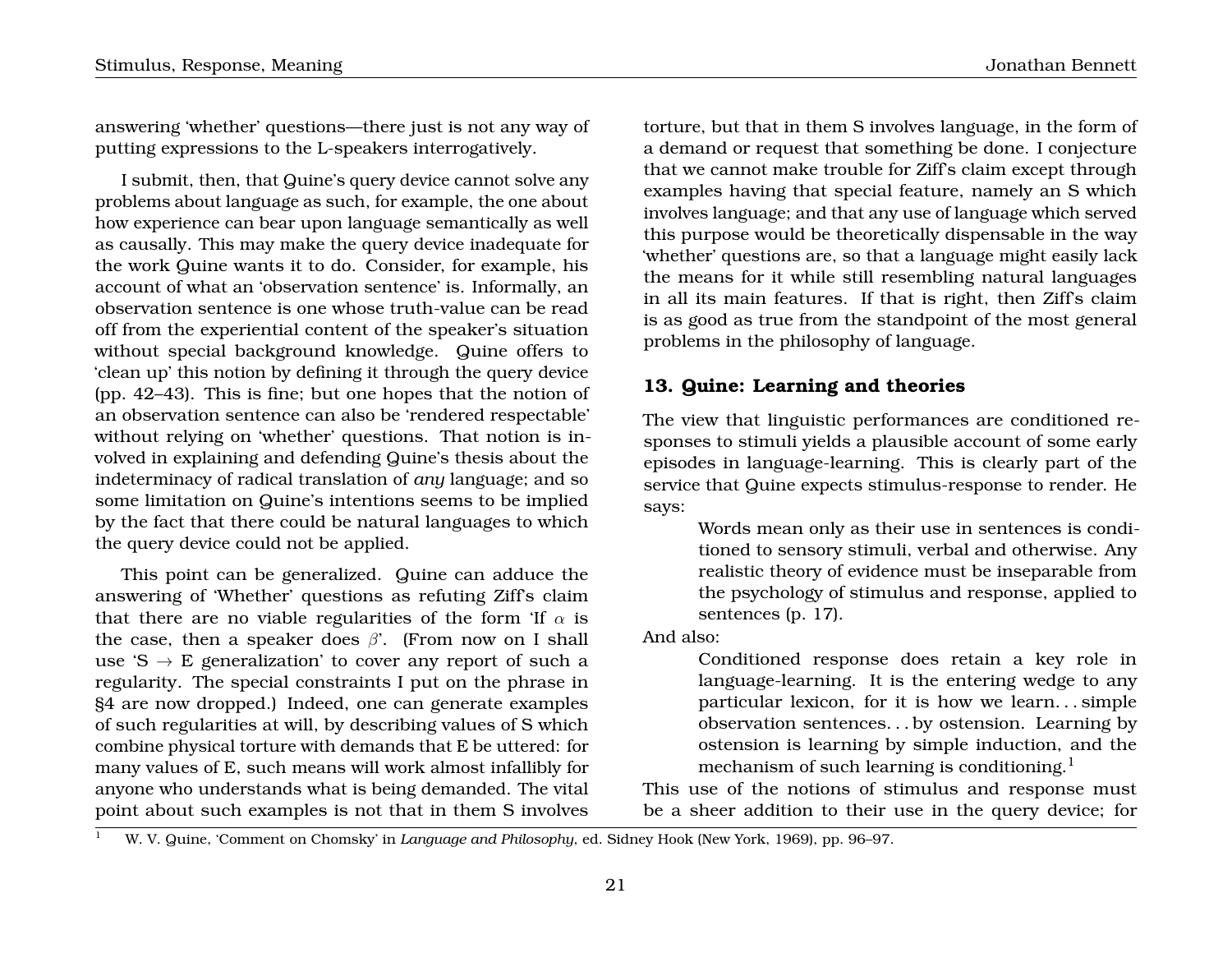very young children are not conditioned to answer 'whether' questions—'Prompted assent is no game for such small children.'<sup>1</sup> But then what *does* go on, in the way of setting up dispositions to respond to stimuli, in the early stages of language-learning? Quine says:

> The child's early learning of a verbal response depends on society's reinforcement of the response in association with the stimulations that merit the response, from society's point of view, and society's discouragement of it otherwise. (p. 82)

In a similar vein, he describes the upshot of conditioning thus: 'In future the approach of the mother's face succeeds as a stimulus for further utterances of "Mama"' (p. 81); and also 'The baby learns. . . to say his word when appropriately irritated and not otherwise.' (p. 92) The idea seems to be that the child is so conditioned that whenever an S occurs it utters E, or at least becomes much more likely to utter E. Neither of these is any good as a basis for describing meanings; but then Quine is not here presenting a theory of meaning, but simply applying stimulus-response notions to early language-learning.

He may well be right. It seems plausible to suppose that the language-learning child goes through phases in which it does conform to  $S \rightarrow E$  patterns, perhaps with a somewhat weakened arrow. It may even be necessary to one's eventual grasp of the language that such phases be passed through. But such phases are at best only stepping-stones, even if essential ones, to linguistic competence. To regard them as constituting even a primitive form of linguistic competence would lead back into all the troubles of speaker's SRM. Quine says:

The operant act may be the random babbling of something like 'Mama' at some moment when, by coincidence, the mother's face is looming. The mother, pleased at being named, rewards this random act, and so in future the approach of the mother's face succeeds as a stimulus for further utterances of 'Mama'. The child has learned an occasion sentence. (p. 81)

I suggest that the last sentence is misleading. The child as described has merely come to conform to a strong or weak  $S \rightarrow E$  pattern: to say that that is learning an occasion sentence is to imply that there are forms of linguistic competence which are adequately describable in  $S \rightarrow E$  terms: and that is false. That is a marginal quibble, however. My main concern—commenting rather than quarrelling—is to separate the use of stimulus-response in the query device from its use in describing early language-learning.

Quine also uses the notions of stimulus, conditioning, etc. in discussing general theories. This is quite distinct from the query device and from language-learning, and Quine's procedures here seem to be more open to criticism. He says:

The power of a non-verbal stimulus to elicit a given sentence commonly depends on earlier associations of sentences with sentences. . . Someone mixes the contents of two test tubes, observes a green tint, and says 'There was copper in it'. Here the sentence is elicited by a non-verbal stimulus, but the stimulus depends for its efficacy upon an earlier network of associations of words with words; viz., one's learning of chemical theory (pp. 10–11).

What can Quine mean, of a purely behavioral sort, by 'association of sentences with sentences'? Well, a little later he says this:

<sup>1</sup> W. V. Quine, *Word and Object*, op. cit., p. 81.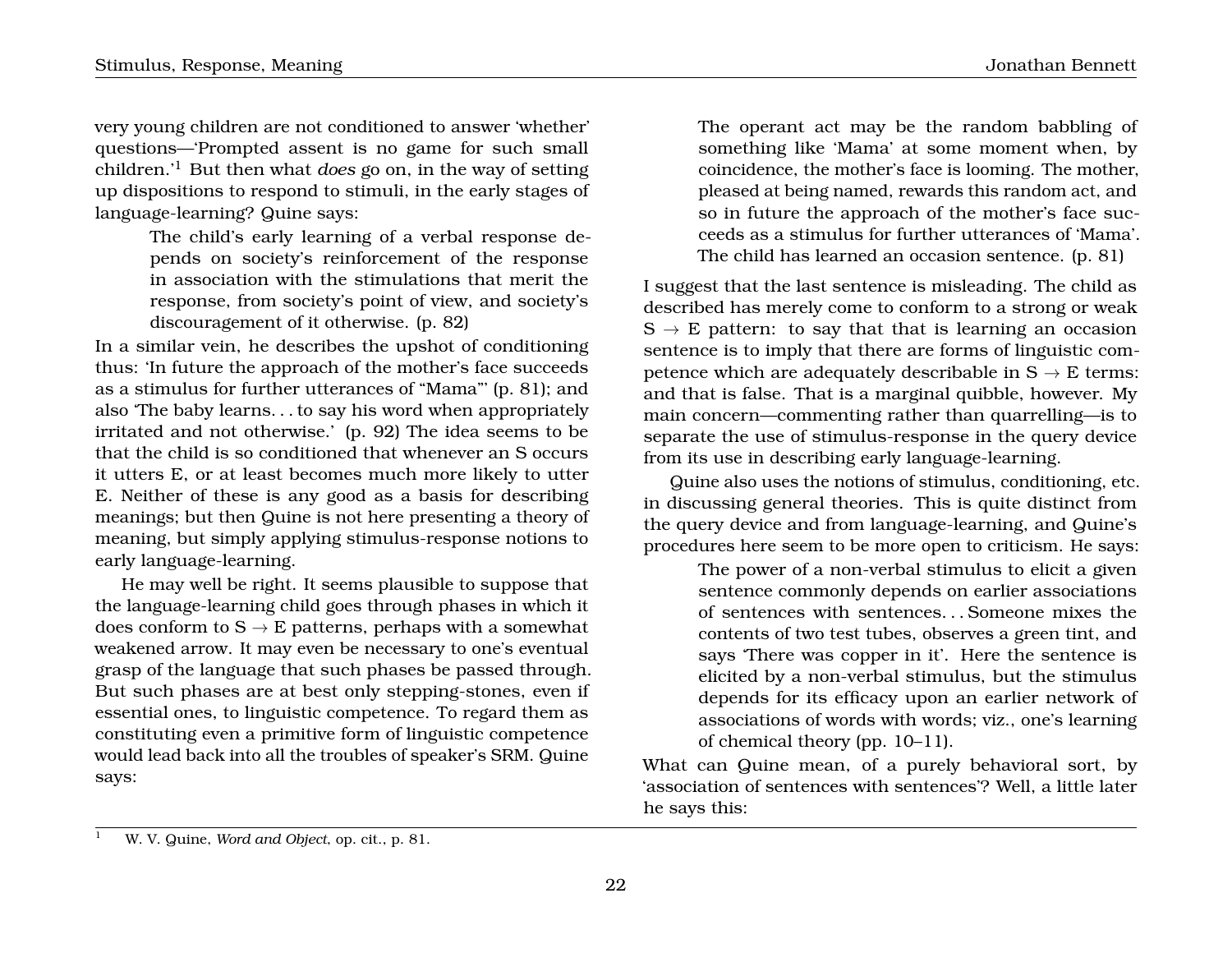In the series of sentence-to-sentence associations ultimately linking 'The stuff has gone green' with 'There was copper in it', all steps but the last are evidently unspoken. Some may be sketchily but inaudibly spoken, but more are just skipped as the theory becomes second nature. Such skipping. . . seems a basically humdrum affair: a transitivity of conditioning (p. 12). So when there is no 'skipping' the relevant sentences *are* uttered. It seems that my being conditioned to accept the theoretical sentence of the form  $(\forall x)(\phi x \rightarrow \psi x)$  is my being conditioned, whenever I utter or hear a sentence of the form  $\phi$ a, to *utter* the corresponding sentence of the form  $\psi$ a (though sometimes I may 'skip' this because of 'transitivity of conditioning'). Quine seems here to have committed himself to  $S \rightarrow E$  patterns of a quite indefensible sort.

No doubt that was not his intention; but that implies that he has used expressions like 'sentence to sentence conditioning' with too little explanation. He cannot be giving 'conditioning' and the rest their full theoretical load, as technical terms in animal psychology; yet he does not explain how their load is to be lightened.

## **14. Reversing the arrow**

Properly to assess Quine's uses of stimulus and response, we must consider one more emendation of speaker's SRM. I showed that we could not rescue it by amplifying the stimulus or weakening the link, but I did not discuss the third obvious remedy—namely reversing the direction of the arrow. If there are true  $E \rightarrow S$  generalizations, at least in the idealized linguistic situation, why should we not build an account of meanings upon *them*? It seems plausible to suppose that the meanings of some expressions could be captured in statements of the form 'If a speaker utters E, he has just undergone an S [or observed an S\*]'.

Such a reversed-arrow variant on speaker's SRM would no longer assign causes to utterances; and so it would not single-handed support the view that utterances are biological events with their place in the causal flow. This may be regrettable, but it is hardly fatal.

A more important point arises if we view arrow-reversal from the standpoint of stimulus-response theory generally. In place of the standard  $S \rightarrow R$ , perhaps with a weakened arrow, we are now going to have to make room for generalizations of the form  $(\neg S \rightarrow \neg R)$ , if an S does not occur, the organism does not make an R. This suggests a study of conditioned *non-responses*, which would be a very odd inquiry! Conditioned *inhibitions* are something else again: they are a legitimate subject of inquiry and a possible object of psycho-technology. But an inhibition is not fully described by the form 'If an S does not occur, then x does not make an R', for if it were then death would be the possession of all inhibitions. The concept of inhibition has, rather, this shape: 'In seeking food the rats often make R's, sometimes when an S has not just occurred; but after they have been conditioned *they continue their food-seeking activities as before except that* they never make an R unless an S has just occurred.' Here the generalization of the form  $(\neg S \rightarrow \neg R)$  expresses an inhibition—a conditioned non-response which is not automatically satisfied by their never doing R—because it occurs as a qualification of a statement about something that the rats *do* do.

All this re-applies when we try to express meanings through  $(\neg S \rightarrow \neg E)$  generalizations. These need to be embedded in a positive account of the ongoing linguistic activity which the generalizations serve to qualify, or else accompanied by a candid admission that such an account is being presupposed but not provided. The latter alternative would involve using the reversed arrow in statements of the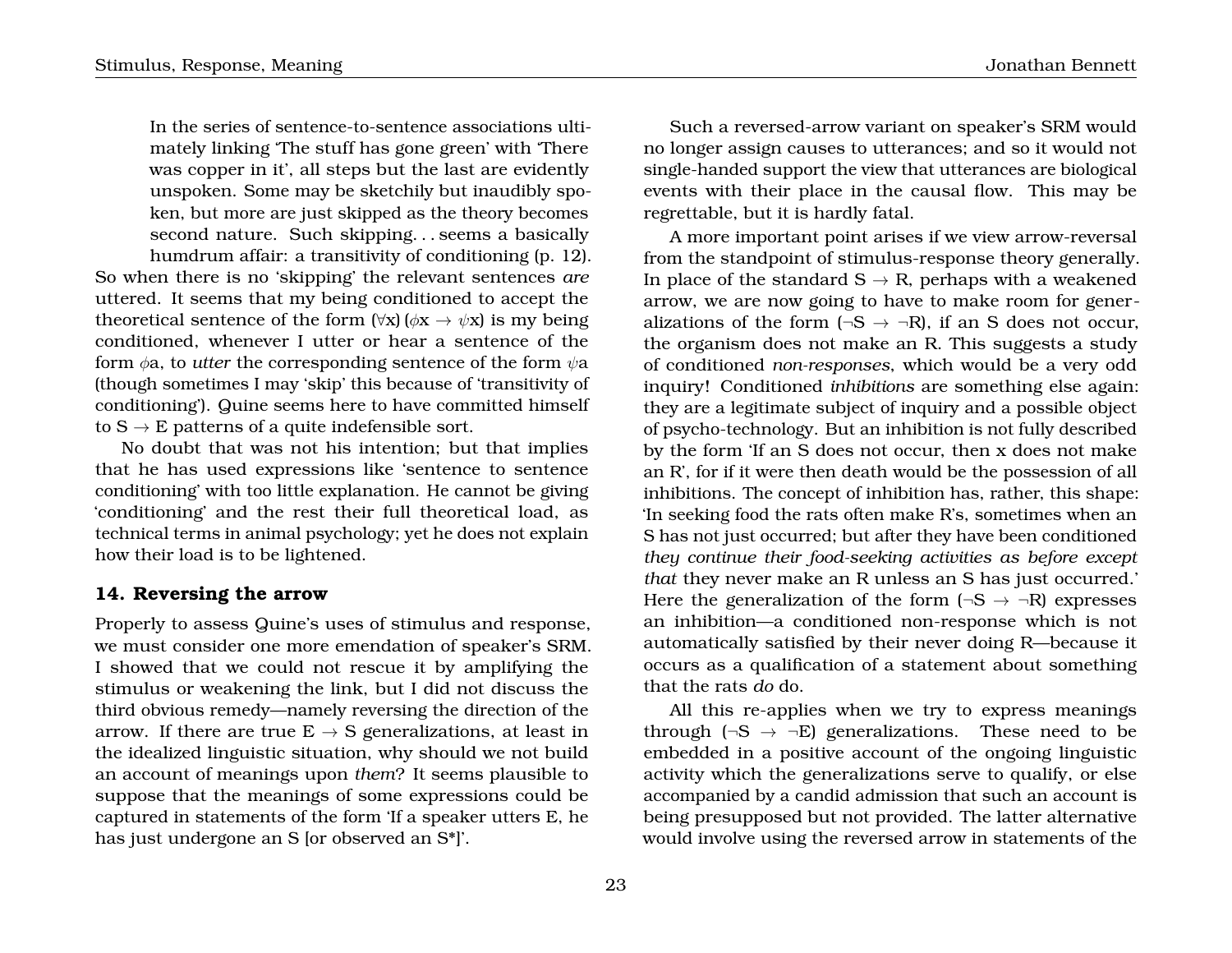form 'The tribe use E meaningfully or linguistically, their use of it being subject to an inhibition expressed by  $(\neg S \rightarrow \neg E)$ . That, however, would make clear that the largest and most interesting part of the story was not being attempted. I implied in §1 that I was going to consider the use of S-R in saying what certain expressions mean but not in explaining what it is for something to have a meaning or to be linguistic, but that limitation looks more serious now than it did before the arrow was reversed. It was plausible to suppose that the  $S \rightarrow E$  generalizations were sufficient to establish that the tribe had *something like* linguistic behaviour; but  $E \rightarrow S$  generalizations, on their own, come nowhere near establishing even that much. Any one of them could be true because the tribe never utters anything;<sup>1</sup> and although we can stipulate that each generalization must be often instantiated within range of a potential hearer, this still falls a long way short of guaranteeing that the tribe's behaviour will look anything like the sensible use of a language.

All this throws an interesting light on a certain passage of Quine's. A good deal of his discussion of language can be seen as an attempt to show how the logical relationship between experience and language is a special kind of causal relationship between experience and linguistic behaviour.<sup>2</sup> Within this, there is one notably persuasive episode, which describes experience as (logically) refuting a theory and as (causally) inhibiting something:

> Prediction is in effect the conjectural anticipation of further sensory evidence for a foregone conclusion. When a prediction comes out wrong, what we have is a divergent and troublesome sensory stimulation that tends to inhibit that once foregone conclusion, and so

to extinguish the sentence-to-sentence conditionings that led to the prediction. Thus it is that theories wither when their predictions fail (p. 18).

This sounds promising because in it the arrow is reversed: the topic is falsification, not verification; inhibitions rather than responses. But what is being inhibited? When a theory meets up with a recalcitrant experience, what (according to Quine) is one thereby stopped from doing? The passage hints at two different answers. **(1)** What is inhibited is a predicting, an uttering: had the recalcitrant experience not occurred, one would have uttered something which its occurrence causes one not to utter. But that presupposes that the  $(\neg S \rightarrow \neg E)$  generalizations are embedded in, and serve to qualify or restrict, generalizations of the form  $S \rightarrow E$ ; which takes us back to the fatal flaw of speaker's SRM. This is an echo of something I noted in §13, namely the suggestion that Quine equates theory-acceptance with a disposition whenever one encounters a certain sentence to utter a certain other sentence. **(2)** Alternatively, what is inhibited or extinguished is a belief. This reading is suggested by the expressions 'anticipation' and 'foregone conclusion'. I believe that an adequate theory of language must give a central role to the concepts of belief and of intention; and that an important task confronting behavioral meaning-theory is to give a behavioral analysis of these. (Not an S-R analysis. I think that the concepts of intention and belief get work to do precisely when the grip of stimulus-response statements is broken.<sup>3</sup> But that is a topic for another day.) Since Quine offers no analysis of these concepts, he cannot rest weight on either of them without thereby compromising the behavioral nature of his enterprise.

<sup>1</sup> D. K. Lewis, *Convention*, *op. cit*., p. 178. <sup>2</sup> W. V. Quine, *Word and Object*, *op. cit*., §§3–5.

<sup>3</sup> J. Bennett, *Rationality*, *op. cit*., pp. 36–37, 43–45.